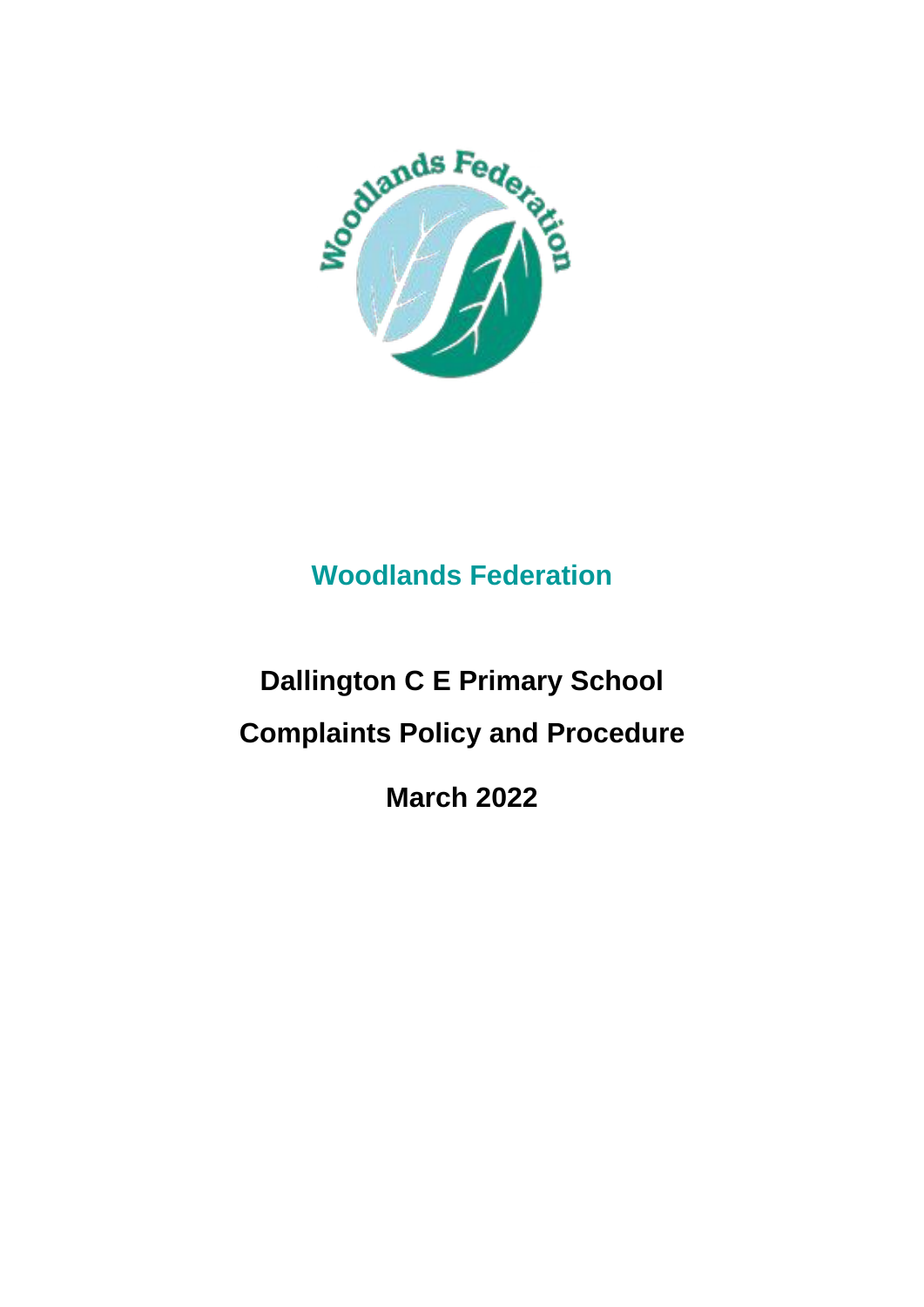#### **Contents**

| 1 <sub>1</sub>                                                                              |  |
|---------------------------------------------------------------------------------------------|--|
| The complaint is about the headteacher, or a member of the governing board (including<br>2. |  |
| 3.                                                                                          |  |
| $\mathbf O$                                                                                 |  |
| $\mathbf O$                                                                                 |  |
| $\mathbf O$                                                                                 |  |
|                                                                                             |  |
|                                                                                             |  |
|                                                                                             |  |
|                                                                                             |  |
|                                                                                             |  |
|                                                                                             |  |
|                                                                                             |  |
|                                                                                             |  |
|                                                                                             |  |
|                                                                                             |  |
|                                                                                             |  |
|                                                                                             |  |
|                                                                                             |  |
|                                                                                             |  |
|                                                                                             |  |
|                                                                                             |  |
|                                                                                             |  |
|                                                                                             |  |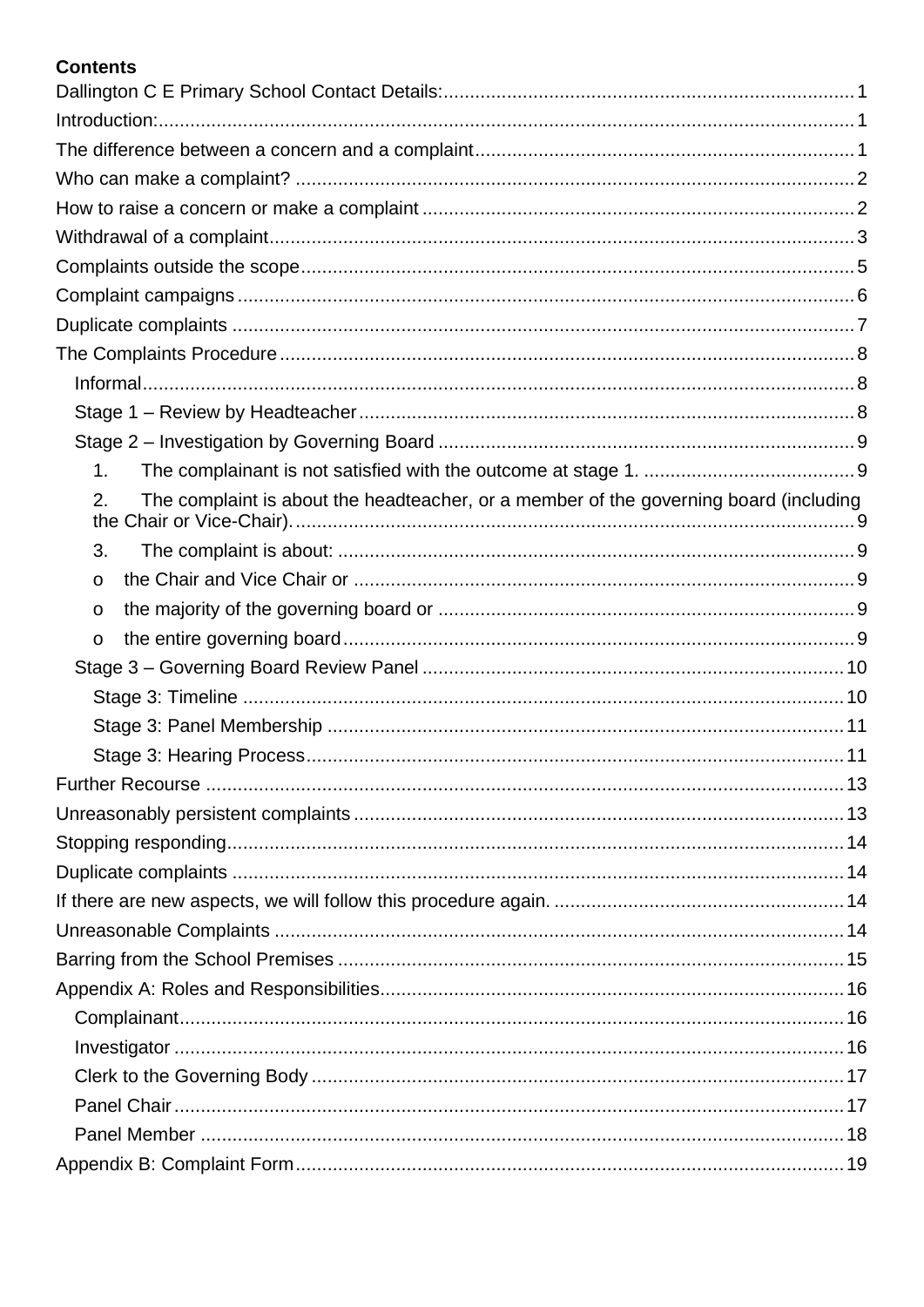## <span id="page-2-0"></span>**Dallington C E Primary School Contact Details:**

|                              | <b>Name</b>                     | <b>Contact Details</b>                                              |
|------------------------------|---------------------------------|---------------------------------------------------------------------|
| <b>School Office</b>         | <b>Shirley Chagouri-Brindle</b> | Email: admin@dallington.e-sussex.sch.uk<br>Telephone:01435 830335   |
| Headteacher                  | Paul Cox                        | Email:pcox@ dallington.e-sussex.sch.uk<br>Telephone:01435 830335    |
| <b>Chair of Governors</b>    | <b>Monica Pell</b>              | Email: m.pell@woodlandsfederation.org.uk<br>Telephone: 01435 830335 |
| Clerk to the Governing Board | Joanne Brookbank                | Email:clerk@woodlandsfederation.org.uk<br>Telephone: 01435 830335   |

## <span id="page-2-1"></span>**Introduction**

The central objective of Dallington C E Primary School is to create and maintain a safe, happy and healthy learning environment where every pupil can achieve their full potential. The staff and governing board work in a spirit of co-operation with parents, carers and other interested parties. Throughout the process, we will be sensitive to the needs of all parties involved, and make any reasonable adjustments needed to accommodate individuals.

In line with the requirements of section 29 of the Education Act 2002, Dallington C E Primary School:

- has a complaints procedure that is easily accessible, simple to use and easy to understand.
- encourages resolution of concerns by informal means wherever possible.
- addresses all points at issue and provides an effective response and appropriate redress where necessary.
- resolves issues swiftly to established timescales, impartially and in a spirit of co-operation.
- provides a fair investigation by an independent person where necessary.
- respects, as appropriate, confidentiality.
- ensures that the Governing Board regularly monitors complaints received by the school.
- acts in accordance with the requirements of the General Data Protection Regulations (GDPR) and Data Protection Act 2018.

Dallington C E Primary School prides itself on the quality of the teaching and the pastoral care we provide for our pupils. If parents, carers or members of the public have concerns, they can expect the issues they raise to be treated seriously by the school and in accordance with this policy document.

#### <span id="page-2-2"></span>**The difference between a concern and a complaint**

A 'concern' may be defined as '*an expression of worry or doubt over an issue considered to be important for which reassurances are sought'*.

A complaint may be generally defined as '*an expression of dissatisfaction, however made, about actions taken or a lack of action*'.

It is in everyone's interest to resolve concerns and complaints at the earliest stage. Many issues can be resolved informally, without the need for formal procedures. Dallington C E Primary School takes informal concerns seriously and makes every effort to resolve the matter as quickly as possible.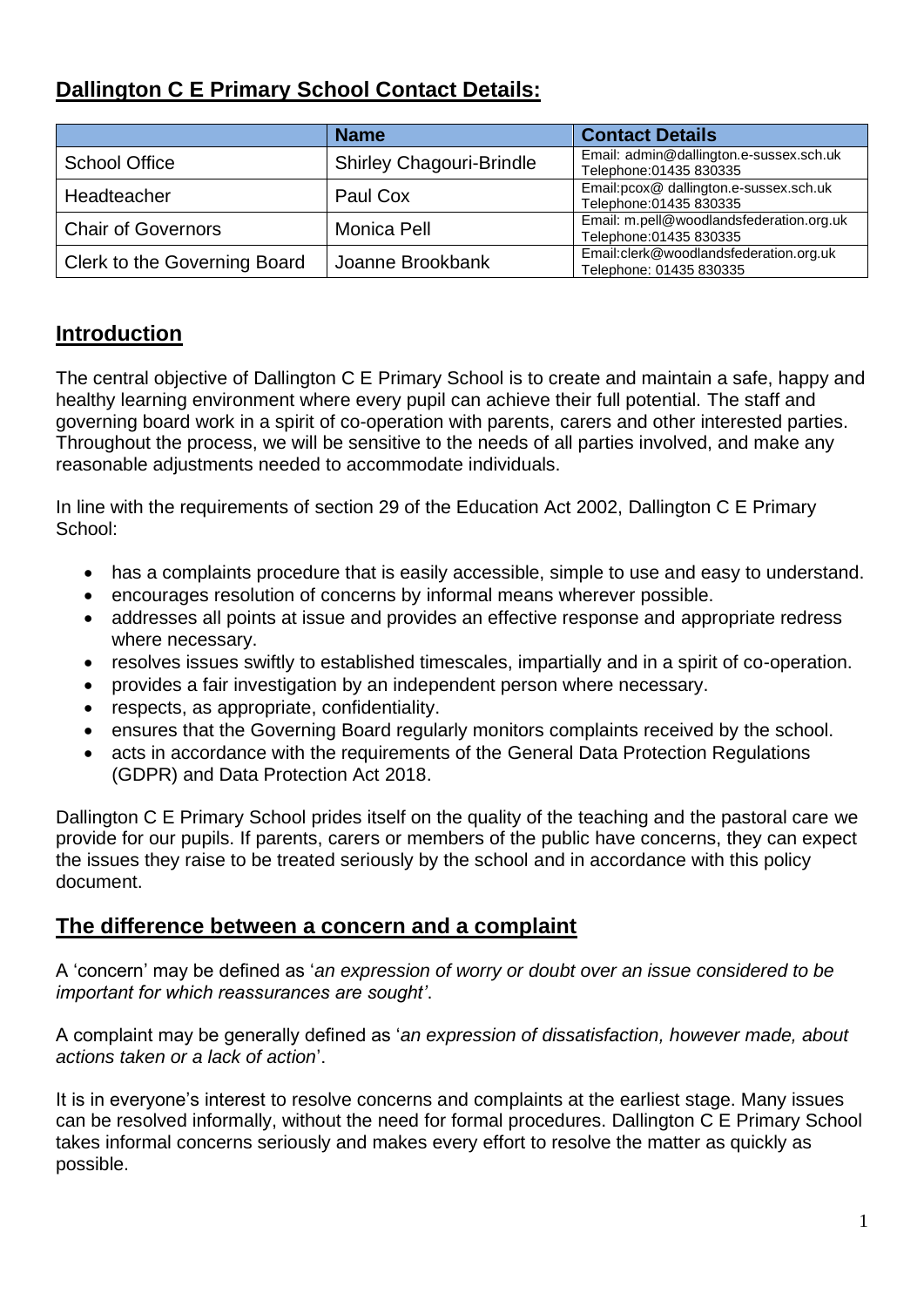However there are occasions when complainants would like to raise their concerns formally. In those cases, Dallington C E Primary School will attempt to resolve the issue internally, through the stages outlined within this complaints procedure.

#### <span id="page-3-0"></span>**Who can make a complaint?**

Anyone can make a complaint about any facilities or services that Dallington C E Primary School School provides, unless separate statutory procedures apply (such as exclusions or admissions), this includes:

- Parents or carers of children currently at the school.
- Parents or carers of children no longer at the school.
- Members of the public.
- A third party acting on behalf of the complainant. In these cases, written consent will be required from the complainant before any information is disclosed.

Anonymous complaints will not normally be investigated. However, the headteacher Paul Cox or chair of governors Monica Pell will determine as appropriate whether the complaint warrants an investigation.

#### <span id="page-3-1"></span>**How to raise a concern or make a complaint**

The majority of concerns or complaints received will be from parents or carers regarding issues relating to an individual child or children. However, there may be occasions where concerns or complaints are received about the school's management of wider issues.

In nearly all cases, communicating face to face, between the appropriate member of staff and parent/carer is the most effective way to address concerns or complaints. A good discussion, when all parties are listening to each other and seeking resolutions, will frequently be the most effective and quickest way of resolving issues.

- A concern or complaint can be made in person, by letter or email, or by telephone.
- Complaints concerning the school staff (except the headteacher) should be made in the first instance to Paul Cox, headteacher via the [school office.](#page-2-0) Please mark the complaint as 'Private and Confidential'.
- Complaints that involve or are about the headteacher should be addressed to Monica Pell the chair of governors, via the Clerk to the governing board. Please mark the complaint as 'Private and Confidential'.
- Complaints about the chair of governors, any individual governor or the whole governing board should be addressed to the Clerk to the governing board. Please mark the complaint as 'Private and Confidential'.
- Complainants should not approach individual governors to raise concerns or complaints. They have no power to act on an individual basis and it may prevent them from considering complaints at stage 3 of the procedure.

Some complaints fall outside the school's complaints procedure, for example, staff grievances or staff conduct and/or competency (see: [Complaints outside the Scope\)](#page-6-0). In these cases, if such an issue is brought to the headteacher's or chair of governor's attention, the school will follow its own internal personnel processes. The complainant will be informed that an issue is to be considered as part of the school's personnel processes, but the complainant will not be informed of the outcome of any such considerations.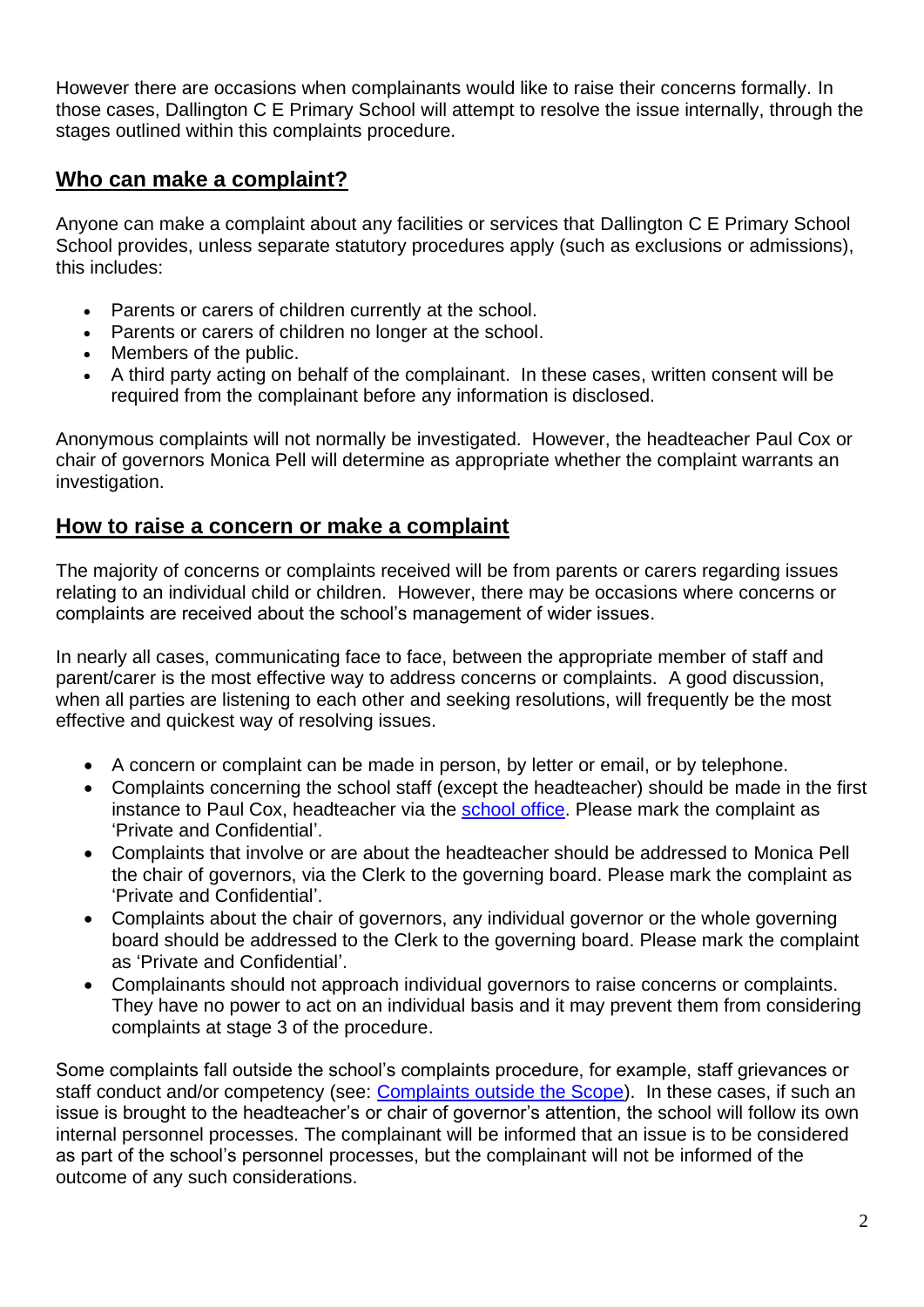Complainants are advised to limit the numbers of communications with a school while a complaint is being progressed. It is not helpful if repeated correspondence is sent (either by letter, phone, email or text) as it could delay the outcome being reached.

Concerns or complaints raised on social media will not receive a response unless raised through these procedures.

Recordings of conversations that were obtained covertly and without the informed consent of all parties being recorded will not be accepted as evidence in the complaints process.

For ease of use, a [template complaint form](#page-20-0) is included at the end of this procedure. If you require help in completing the form, please contact the [school office.](#page-2-0) You can also ask third party organisations like the Citizens Advice to help you.

In accordance with equality law, we will consider making reasonable adjustments if required, to enable complainants to access and complete this complaints procedure. For instance, providing information in alternative formats, assisting complainants in raising a formal complaint or holding meetings in accessible locations or enabling a satisfactory record of any meetings to be made.

## **Resolving complaints**

At each stage in the procedure, Dallington C E Primary School seeks to resolve the complaint. If appropriate, we will acknowledge that the complaint is upheld in whole or in part. In addition, we may offer one or more of the following:

- An explanation.
- An admission that the situation could have been handled differently or better.
- An assurance that we will try to ensure the event complained of will not recur.
- An explanation of the steps that have been or will be taken to help ensure that it will not happen again and an indication of the timescales within which any changes will be made.
- An undertaking to review school policies in light of the complaint.
- An apology.

Where further investigations are necessary, new time limits will be set, and the complainant will be sent details of the new deadline with an explanation for the delay.

## <span id="page-4-0"></span>**Withdrawal of a complaint**

If a complainant wants to withdraw their complaint, we will ask them to confirm this in writing.

#### **Timescales**

The school expects that complaints will be made as soon as possible after an incident arises and no later than three months afterwards. If the complaint is about a series of related incidents, they must raise the complaint within 3 months of the last incident. We will consider complaints raised outside this timeframe if exceptional circumstances apply and the complaint can still be investigated in a fair manner for all involved.

We will consider complaints made outside of term time to have been received on the first school day after the holiday period.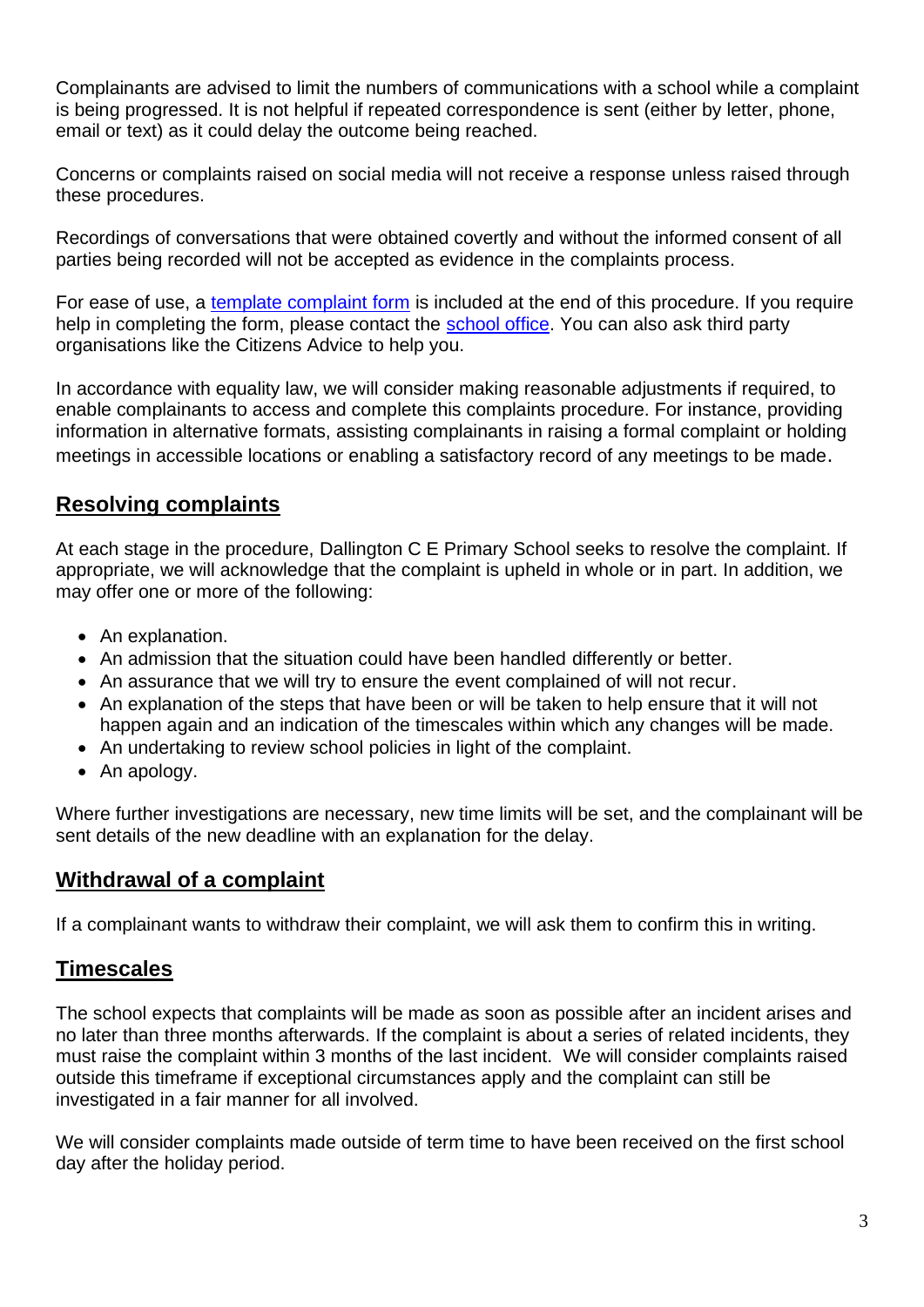If at any point we cannot meet the timescales we have set out in this policy, we will:

- Set new time limits with the complainant.
- Send the complainant details of the new deadline and explain the delay.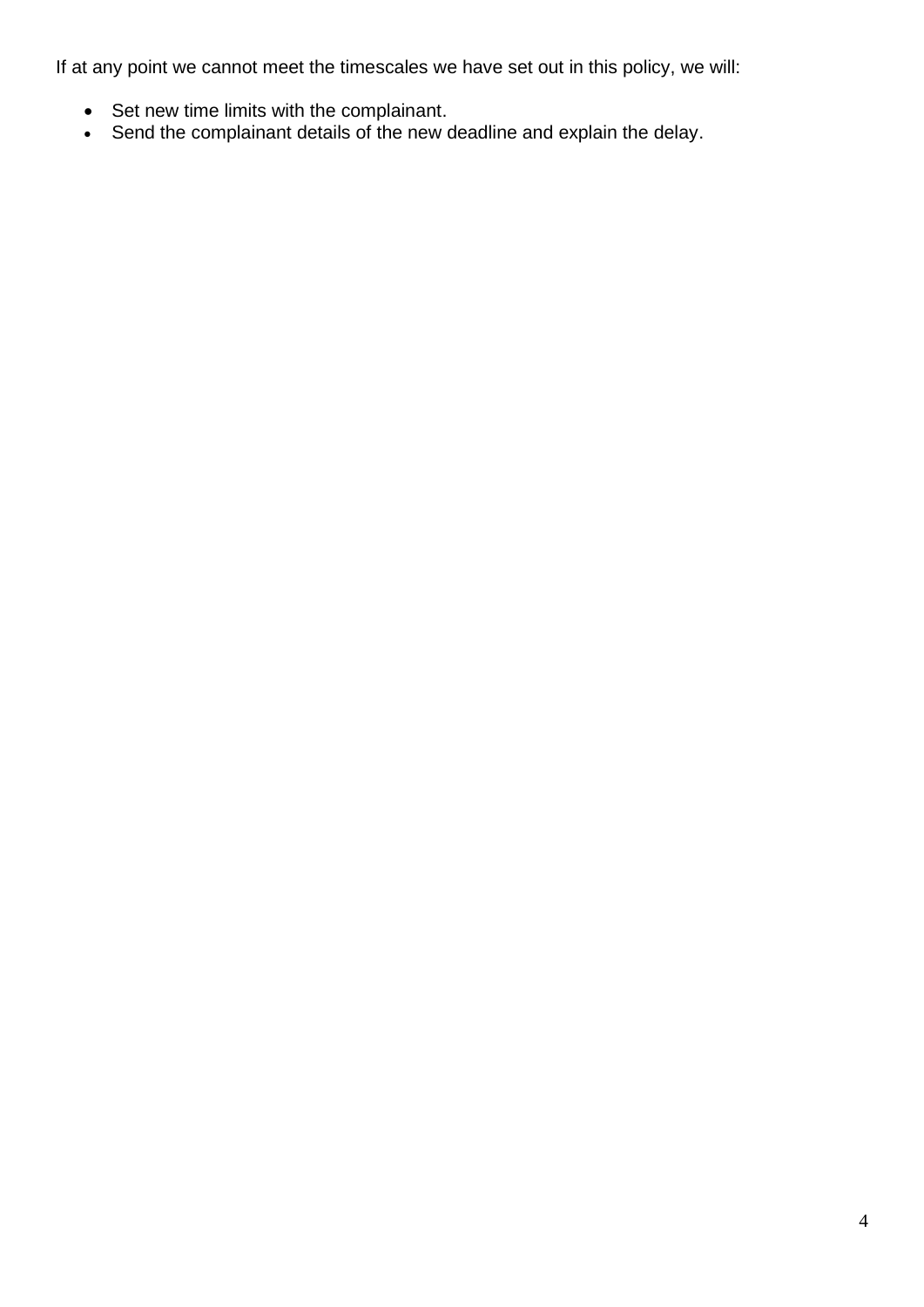## <span id="page-6-0"></span>**Complaints outside the scope**

Some complaints will be outside the scope of this procedure as there are separate statutory procedures to deal with such issues. These include:

|            | <b>Complaints outside the scope</b>          | Who to contact                                                                                  |  |  |
|------------|----------------------------------------------|-------------------------------------------------------------------------------------------------|--|--|
|            | Admissions to schools                        | Concerns about admissions, statutory                                                            |  |  |
|            | <b>Statutory assessments of Special</b>      | assessments of Special Educational Needs &                                                      |  |  |
|            | Educational Need & Disability (SEND)         | Disability, or school re-organisation proposals                                                 |  |  |
| $\bullet$  | School re-organisation proposals             | should be raised with East Sussex County                                                        |  |  |
|            |                                              | Council.                                                                                        |  |  |
| $\bullet$  | Matters likely to require a Child Protection | Complaints about child protection matters are                                                   |  |  |
|            | Investigation                                | handled under our child protection and                                                          |  |  |
|            |                                              | safeguarding policy and in accordance with                                                      |  |  |
|            |                                              | relevant statutory guidance.                                                                    |  |  |
|            |                                              | If you have serious concerns, you may wish to<br>contact the local authority designated officer |  |  |
|            |                                              | (LADO) who has local responsibility for                                                         |  |  |
|            |                                              | safeguarding or the Multi-Agency Safeguarding                                                   |  |  |
|            |                                              | Hub (MASH).                                                                                     |  |  |
|            |                                              | <b>Local Authority Designated Officer (LADO):</b>                                               |  |  |
|            |                                              | 01323 747373 / 07825 782793                                                                     |  |  |
|            | Exclusion of children from school            | Further information about raising concerns                                                      |  |  |
|            |                                              | about exclusions is available in the School                                                     |  |  |
|            |                                              | discipline and exclusion quidance.                                                              |  |  |
|            |                                              | Complaints about the application of the                                                         |  |  |
|            |                                              | behaviour policy can be made through the                                                        |  |  |
|            |                                              | school's complaints procedure.                                                                  |  |  |
|            | Whistleblowing                               | We have an internal whistleblowing procedure                                                    |  |  |
|            |                                              | for all our employees, including temporary staff                                                |  |  |
|            |                                              | and contractors.                                                                                |  |  |
|            |                                              | The Secretary of State for Education is the                                                     |  |  |
|            |                                              | prescribed person for matters relating to                                                       |  |  |
|            |                                              | whistleblowers in education who do not want to                                                  |  |  |
|            |                                              | raise matters direct with their employer.<br>Referrals can be made at:                          |  |  |
|            |                                              | www.education.gov.uk/contactus.                                                                 |  |  |
|            |                                              | Volunteer staff who have concerns about our                                                     |  |  |
|            |                                              | school should complain through the school's                                                     |  |  |
|            |                                              | complaints procedure. You may also be able to                                                   |  |  |
|            |                                              | complain direct to the LA or the Department for                                                 |  |  |
|            |                                              | Education (see link above), depending on the                                                    |  |  |
|            |                                              | substance of your complaint.                                                                    |  |  |
|            | Staff grievances                             | These matters will be addressed under the                                                       |  |  |
|            |                                              | school's internal grievance procedures.                                                         |  |  |
|            | <b>Staff Conduct and/or Competency</b>       | Complaints about staff will be dealt with under                                                 |  |  |
| Complaints |                                              | the school's internal personnel procedures, if                                                  |  |  |
|            |                                              | appropriate.                                                                                    |  |  |
|            |                                              | Complainants will not be informed of any                                                        |  |  |
|            |                                              | outcomes of the complaint or action taken in                                                    |  |  |
|            |                                              | relation to a staff member as a result of a                                                     |  |  |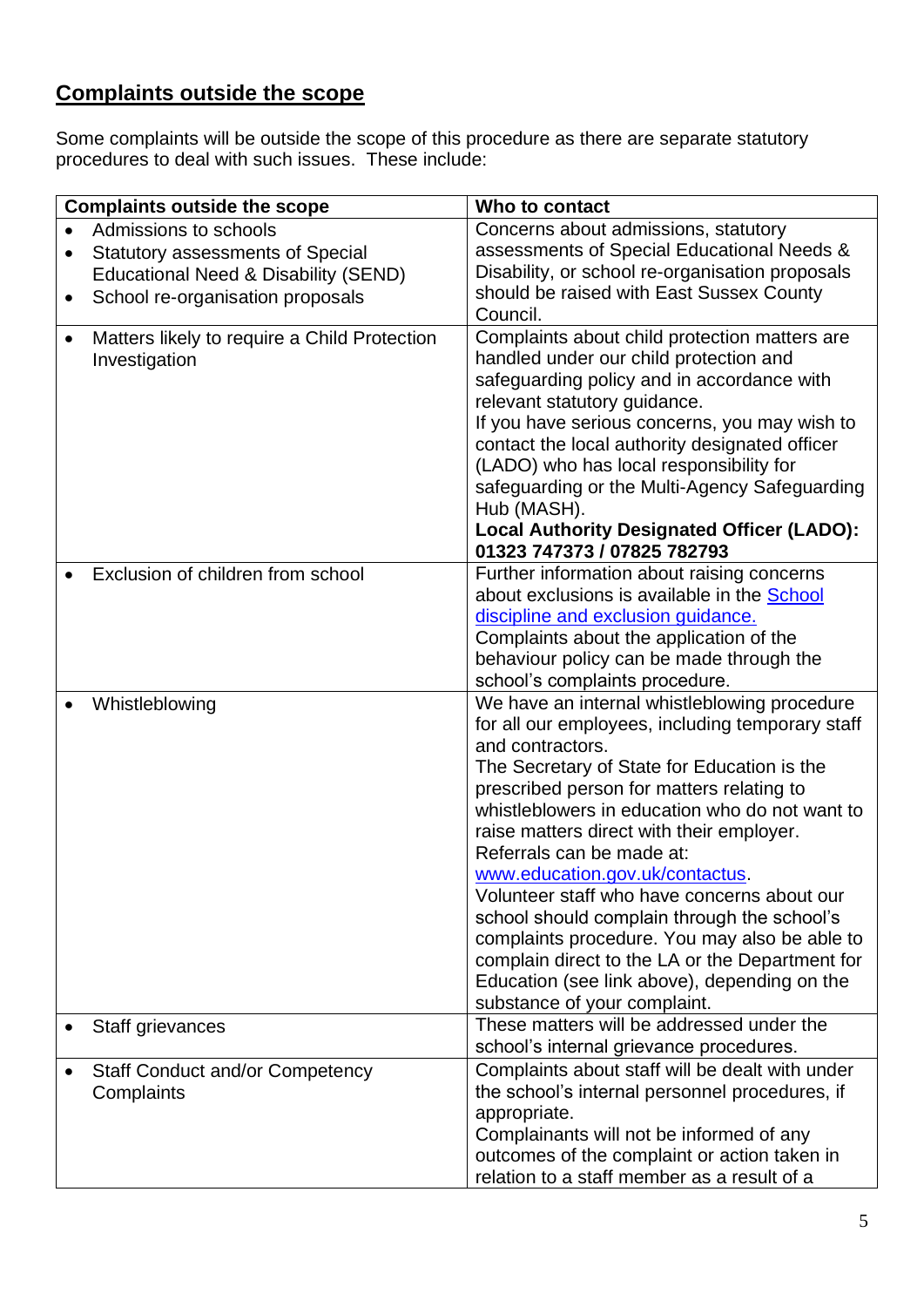|   | <b>Complaints outside the scope</b>                                                                    | Who to contact                                                                                                                                                                                                                                                                                                                                                                                                                                                                                                                                                                                                                                                                                                                          |
|---|--------------------------------------------------------------------------------------------------------|-----------------------------------------------------------------------------------------------------------------------------------------------------------------------------------------------------------------------------------------------------------------------------------------------------------------------------------------------------------------------------------------------------------------------------------------------------------------------------------------------------------------------------------------------------------------------------------------------------------------------------------------------------------------------------------------------------------------------------------------|
|   |                                                                                                        | complaint. However, the complainant will be<br>notified that the matter is being addressed.                                                                                                                                                                                                                                                                                                                                                                                                                                                                                                                                                                                                                                             |
| ٠ | Complaints about services provided by<br>other providers who may use school<br>premises or facilities. | Schools should direct complainants to follow<br>the external provider's own complaints<br>procedure.                                                                                                                                                                                                                                                                                                                                                                                                                                                                                                                                                                                                                                    |
|   | Complaints about the curriculum                                                                        | Please contact the Department for Education at<br>www.education.gov.uk/contactus                                                                                                                                                                                                                                                                                                                                                                                                                                                                                                                                                                                                                                                        |
|   | Complaints about collective worship                                                                    | Complaints about the content of the daily act of<br>collective worship (DACW) should be<br>addressed to:<br>the local Standing Advisory Council on<br><b>Religious Education</b><br>other relevant body, e.g. the appropriate<br>Diocese:<br><b>Diocese of Chichester</b><br>$\circ$<br>Diocese of Arundel and Brighton<br>$\circ$<br><b>Methodist Schools</b><br>$\circ$                                                                                                                                                                                                                                                                                                                                                               |
|   | Withdrawal from the curriculum                                                                         | Parents and carers can withdraw their child<br>from any aspect of Religious Education (RE),<br>including the DACW. They do not have to<br>explain why.<br>If parents or carers are not satisfied with the<br>handling of a request to withdraw their child<br>from RE or the DACW, schools should advise<br>them to follow their complaints procedure.<br>The right of withdrawal does not apply to other<br>areas of the curriculum where religious matters<br>may be spontaneously raised by pupils or arise<br>in other subjects such as history or citizenship.<br>Should parents wish to withdraw their child<br>from sex and relationship education they<br>should refer to the schools Sex and<br>Relationship Education policy. |

If other bodies are investigating aspects of the complaint, for example the police, local authority (LA) safeguarding teams or Tribunals, this may impact on our ability to adhere to the timescales within this procedure or result in the procedure being suspended until those public bodies have completed their investigations.

If a complainant commences legal action against Dallington C E Primary School in relation to their complaint, we will consider whether to suspend the complaints procedure in relation to their complaint until those legal proceedings have concluded.

## <span id="page-7-0"></span>**Complaint campaigns**

If Dallington C E Primary School receives a large volume of complaints which are all based on the same subject and/or from complainants unconnected with the school, the school will send a template response to all complainants and publish a single response on the school's website.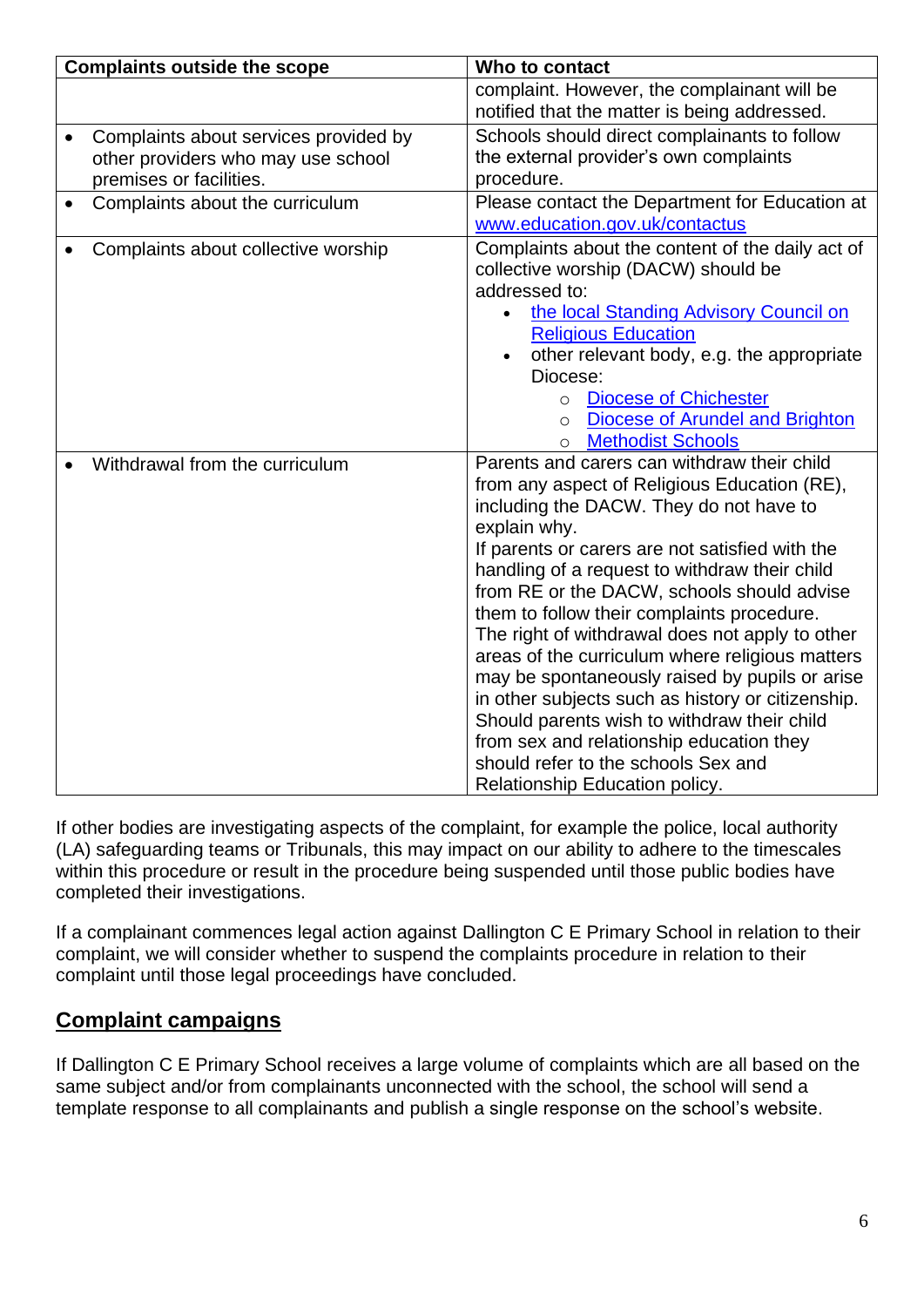## <span id="page-8-0"></span>**Duplicate complaints**

After closing a complaint, at the end of the complaints procedure, if a duplicate complaint is received about the same matter from a connected party, the duplicate complainant will be informed that the school has already considered the complaint and the local process is now complete. They will be sent a summary of the outcome of the original complaint, with all confidential information redacted. The new complainant will be advised to contact the DfE if there is dissatisfaction with the original handling of the complaint.

## **Use of Social Media**

Dallington C E Primary School considers that the promotion and continuance of a positive, healthy and safe school community ethos depends upon all members of the school community contributing to and being responsible for maintaining this. The school therefore actively encourages any individual with a concern or complaint to raise it as soon as possible within the process described.

For the same reason, the Dallington C E Primary School strongly discourages the use of social media in this respect, and asks parents and carers and others of the school community not to post on social media any issues which should more appropriately be dealt with within the school processes for concerns and complaints.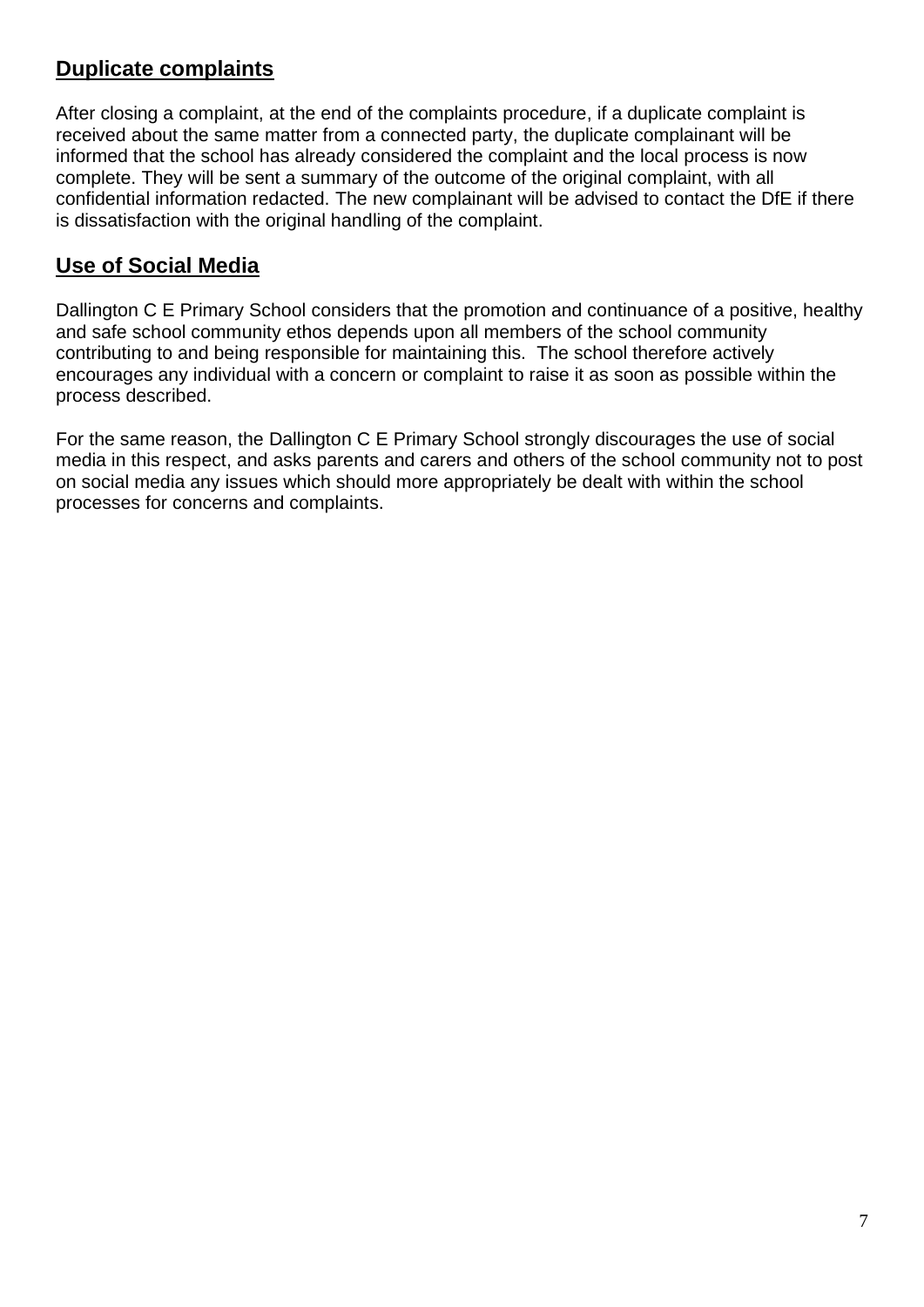## <span id="page-9-0"></span>**The Complaints Procedure**

#### *This stage does not apply to complaints against the Headteacher, a Governor or the Governing Board.*

#### <span id="page-9-1"></span>**Informal**

As referred to earlier in this policy, the intention of Dallington C E Primary School is to create and maintain a safe, happy and healthy learning environment and the staff and governing board seek to establish a spirit of cooperation with parents, carers and other interested parties to ensure that a positive school community ethos is established to achieve and maintain this.

It is in everyone's interest to resolve concerns at the earliest stage and the school's experience is that many issues can be resolved by proactive and timely discussion between the appropriate people. The school therefore takes informal concerns extremely seriously and will make every effort to resolve the matter quickly and effectively.

In order to assist this, the concern should be raised as soon as possible with the relevant member of staff or the headteacher as appropriate, either in person or by letter, telephone or email. If the person with the concern is unclear who to contact or the process involved [the school office](#page-2-0) will be able to assist.

If the person with the concern has a difficulty discussing it with a particular member of staff, we will respect your views. In these cases, you will be referred to another staff member. Similarly, if the member of staff directly involved feels unable to deal with a concern, Paul Cox will refer you to another staff member. The member of staff may be more senior but does not have to be. The ability to consider the concern objectively and impartially is more important.

If, however, a resolution is not reached and/or the person with the concern is dissatisfied with the outcome then they may wish to escalate the complaint to Stage 1 of the complaints procedure.

#### <span id="page-9-2"></span>**Stage 1 – Review by Headteacher**

#### *This stage does not apply to complaints against the Headteacher, a Governor or the Governing Board.*

*The headteacher may delegate the investigation to another member of the school's senior leadership team but not the decision to be taken.*

The complaint must be made to Paul Cox (headteacher) via the [school office.](#page-2-0) This may be done in person, by letter (preferably on the [complaint form\)](#page-20-0), by email or telephone. The headteacher will record the date the complaint is received and will acknowledge receipt in writing, by letter or email, within 5 school days. Within this response, Paul Cox (headteacher) if needed will seek to clarify the nature of the complaint, what remains unresolved and what outcome the complainant would like to see. The headteacher will indicate if a face-to-face meeting is the most appropriate way to secure clarification or whether the complainant should respond by letter or email.

At the conclusion of the investigation, Paul Cox (headteacher) will provide a formal written response within 15 school days of the receipt of the complaint. If Paul Cox (headteacher) is unable to meet this deadline, they will provide the complainant with an update and revised response date.

The response will refer to actions taken to investigate the complaint and an explanation of the outcome and the reason(s) for it. Where appropriate, it will include details of actions Dallington C E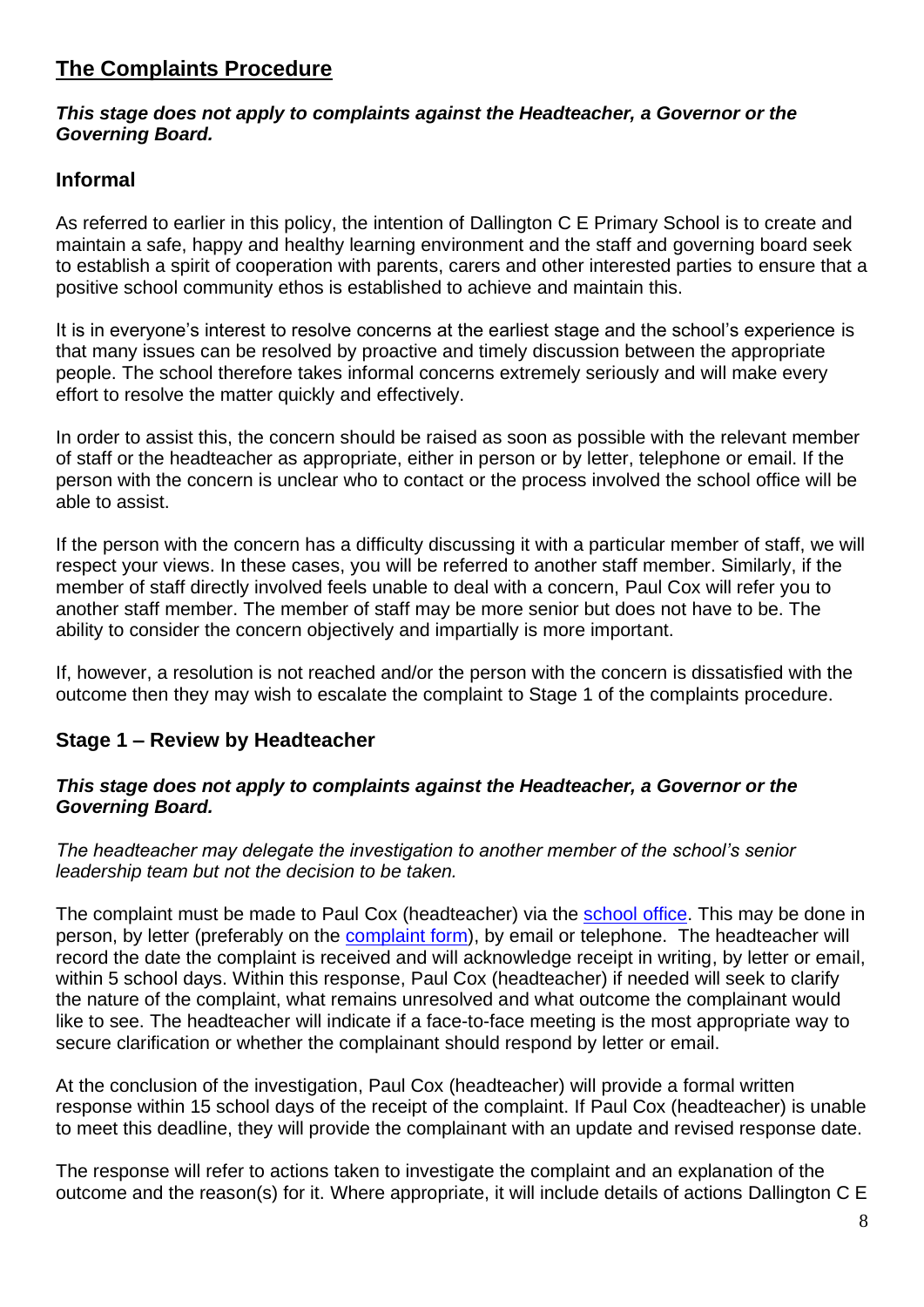Primary School will take to resolve the complaint and any other actions the school will take to improve policy and practice.

Paul Cox (headteacher) will advise the complainant of how to escalate their complaint should they remain dissatisfied with the outcome of Stage 1. Should the complainant wish to escalate their complaint to Stage 2, they must do so within 10 school days of the date of the formal written response setting out the outcome of the Stage 1 process.

#### <span id="page-10-0"></span>**Stage 2 – Investigation by Governing Board**

Complaints at this stage are in one of three categories:

- <span id="page-10-1"></span>1. The complainant is not satisfied with the outcome at stage 1.
- <span id="page-10-2"></span>2. The complaint is about the headteacher, or a member of the governing board (including the Chair **or** Vice-Chair).
- <span id="page-10-5"></span><span id="page-10-4"></span><span id="page-10-3"></span>3. The complaint is about:
	- o The Chair **and** Vice Chair or
	- o The majority of the governing board or
	- o The entire governing board

<span id="page-10-6"></span>For all 3 categories above the complainant must write to or email (preferably on the [complaint form](#page-20-0) with the desired outcomes clearly stated) the clerk to the governing board to request that their complaint is considered at Stage 2. They should set out the details of the complaint and include appropriate evidence. It is critical that the complainant should also specify what they feel would resolve the complaint, and how they feel the previous stage of the procedure has not addressed their complaint sufficiently if this applies.

The clerk will record the date the complaint is received and will acknowledge receipt in writing, by letter or email, within 5 school days.

Complaints in categories 1 and 2 above will be investigated by Monica Pell chair of governors or a suitably skilled governor. For complaints received in category 3, the clerk will seek advice from the local authority (or Chichester Diocese) as to how the complaint should be dealt with and the complainant will be advised accordingly. The local authority or the Diocese may recommend an independent governor to investigate the complaint. An independent governor is a suitably skilled governor from outside the governing board, with no prior exposure to the complaint that is currently under investigation.

The chair of governors/nominated governor will investigate the complaint and contact the complainant if they feel a face-to-face meeting, a phone call or a virtual meeting would be helpful.

At the conclusion of the investigation, the chair of governors/nominated governor will provide a formal written response within 15 school days of the receipt of the complaint. If they are unable to meet this deadline, they will provide the complainant with an update and revised response date.

The response will refer to actions taken to investigate the complaint and an explanation of the outcome and the reason(s) for it. Where appropriate, it will include details of actions Dallington C E Primary School will take to resolve the complaint and any other actions the school will take to improve policy and practice.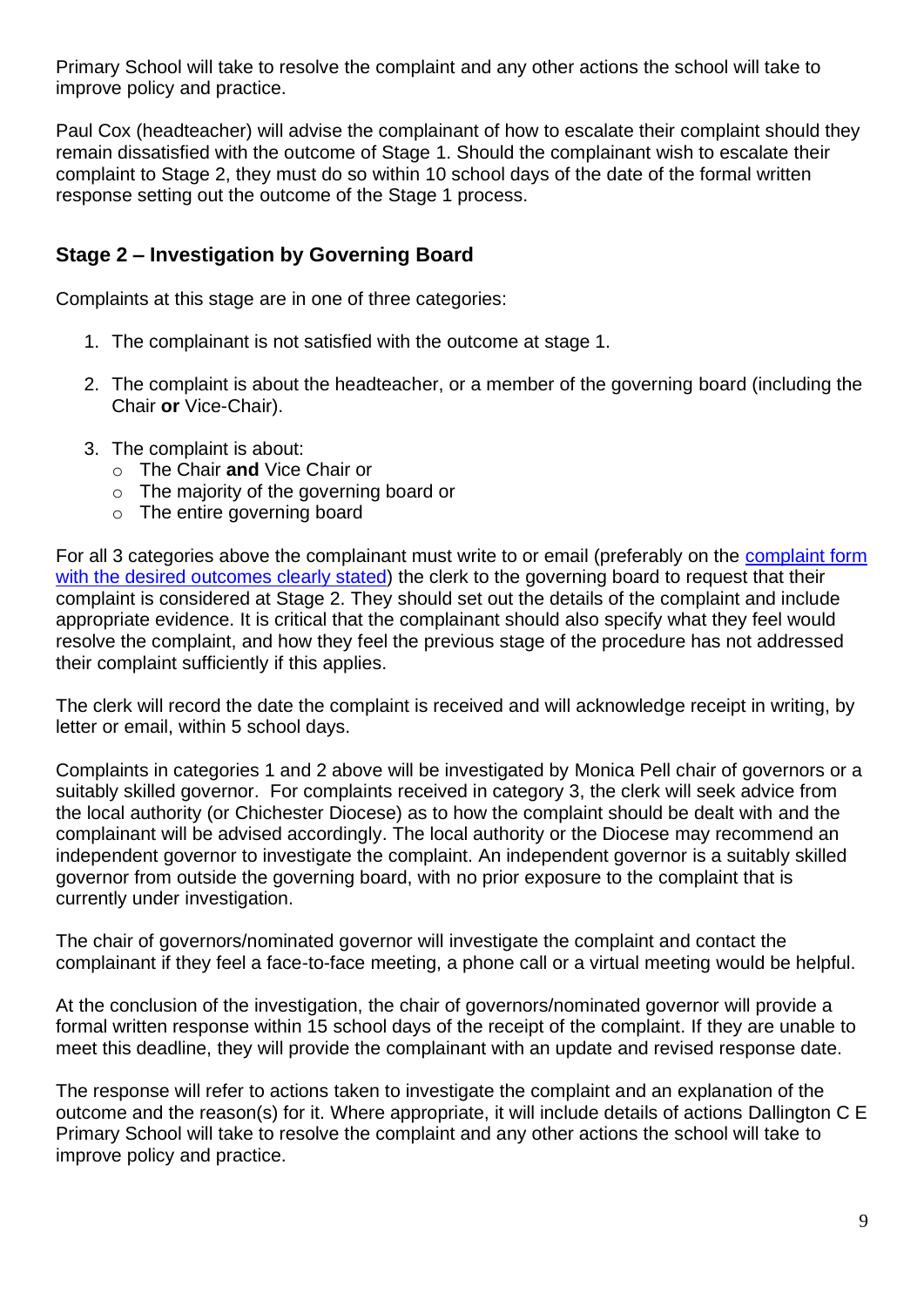Where further investigations are necessary, new time limits will be set, and the complainant will be sent details of the new deadline with an explanation for the delay.

The chair of governors/investigator will advise the complainant of how to escalate their complaint should they remain dissatisfied with the outcome of Stage 2. Should the complainant wish to escalate their complaint to Stage 3, they must do so within 10 school days of the date of the formal written response setting out the outcome of the Stage 2 process.

#### <span id="page-11-0"></span>**Stage 3 – Governing Board Review Panel**

This is the final stage of Dallington C E Primary School complaints procedure.

The complainant must write to or email (preferably on the [complaint form\)](#page-2-0) to the Clerk of the governing board within 10 school days of the date of the formal written response setting out the outcome of the Stage 2 process. For category 1 complaints, requests outside of this timeframe will only be considered if the chair of governors considers exceptional circumstances apply. For requests outside this timeframe for category 2 and 3 complaints, the clerk will seek advice from the local authority as to how this matter should be dealt with. The local authority may recommend an independent panel should be convened, made up of suitably skilled governors from outside the board. An independent governor is a suitably skilled governor from outside the governing board, with no prior exposure to the complaint that is currently under investigation.

The complainant should set out the details of their complaint and include appropriate evidence. They should also specify what they feel would resolve the complaint, and how they feel the previous stages of the procedure have not addressed their complaint sufficiently.

The complainant must have reasonable notice of the date of the review panel; however, the review panel reserves the right to convene at their convenience rather than that of the complainant and reach a conclusion in the interests of drawing the complaint to a close. If the complainant rejects the offer of 3 proposed dates, the Clerk will set a date. The hearing will go ahead using written submissions from both parties.

#### **Stage 3: Timeline**

<span id="page-11-1"></span>

| 1. | Within 5 school days of receipt of the new complaint form from the<br>complainant, with the desired outcomes from the panel hearing clearly<br>stated, the clerk will arrange a governing board review panel.                                                                                                                                                                                                                                                                                                                                     |
|----|---------------------------------------------------------------------------------------------------------------------------------------------------------------------------------------------------------------------------------------------------------------------------------------------------------------------------------------------------------------------------------------------------------------------------------------------------------------------------------------------------------------------------------------------------|
| 2. | The panel sets a date to meet as soon as reasonably practical but no longer<br>than 15 school days from the date of the acknowledgement of the letter of<br>complaint. However, where further investigations are necessary, new time<br>limits may be set. The complainant will be sent details of the new date and<br>an explanation for the delay.                                                                                                                                                                                              |
| 3. | Any evidence and documentation that the complainant and school wish to<br>submit in relation to their complaint must be sent to the clerk to the governing<br>board at least 5 school days before the meeting. All relevant papers* will be<br>circulated to the complainant and the school representatives attending the<br>meeting, as well as the governing board review panel. Recordings of<br>conversations that were obtained covertly and without the informed consent<br>of all parties being recorded will not be accepted as evidence. |
| 4. | If the complainant or school wishes to call witnesses the names of these<br>witnesses must be advised to the clerk at least 5 school days before the<br>meeting. The complainant and school are responsible for ensuring that the<br>witnesses are aware of the time, date and location of the meeting.                                                                                                                                                                                                                                           |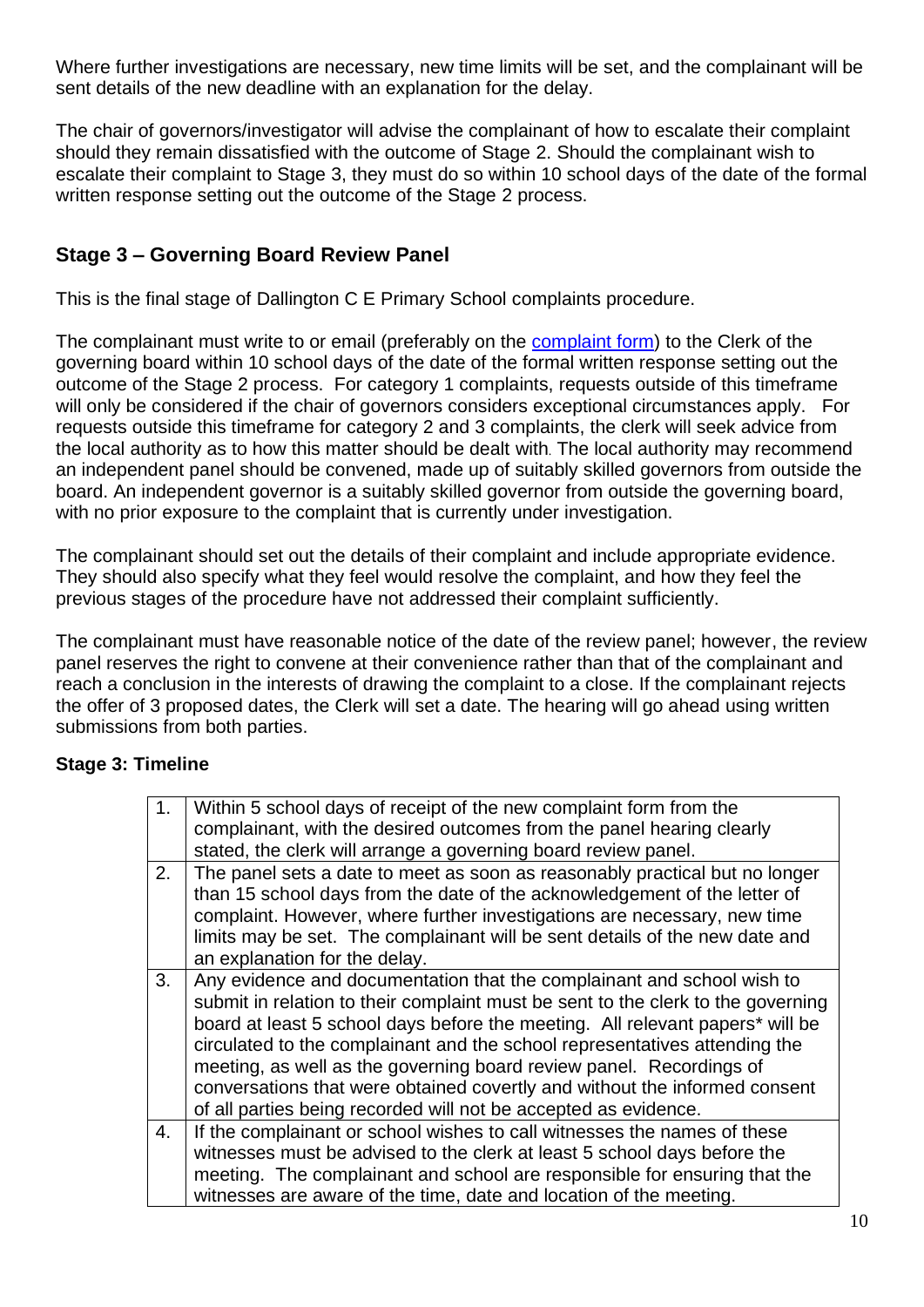|    | If the complainant wishes to be accompanied by a suitable companion, this<br>should not be legal representation as the Governing Board Review Panel is<br>not a form of legal proceedings, the name of the suitable companion must be<br>advised to the clerk 5 school days before the meeting. |
|----|-------------------------------------------------------------------------------------------------------------------------------------------------------------------------------------------------------------------------------------------------------------------------------------------------|
| 5. | If the Governing Board Review Panel cannot meet because the end of term                                                                                                                                                                                                                         |
|    | is less than 15 days from the date of acknowledgement of the letter of                                                                                                                                                                                                                          |
|    | complaint, it must meet within 10 days of the start of the new term.                                                                                                                                                                                                                            |
| 6. | The Governing Board Review Panel will communicate their findings to the                                                                                                                                                                                                                         |
|    | complainants and all relevant school parties within 10 school days of their                                                                                                                                                                                                                     |
|    | meeting.                                                                                                                                                                                                                                                                                        |

*\* Some papers maybe withheld or redacted due to the confidential nature of the content and in accordance with data protection guidance and GDPR.*

#### <span id="page-12-0"></span>**Stage 3: Panel Membership**

The panel consists of 3 governors, with no prior involvement or knowledge of the complaint. One of the governors will act as the Panel Chair. If there are fewer than 3 governors from Dallington C E Primary School available, the clerk will source any additional, independent governors through another local school or through the East Sussex Governor and Clerking Service, in order to make up the panel. In some cases, it may not be suitable for governors who are parents to sit on the panel. The clerk to the governors will seek advice from the local authority in those instances, which will then be communicated back to all relevant parties.

#### <span id="page-12-1"></span>**Stage 3: Hearing Process**

The Governing Board Review Panel will consider all stages of the complaint. This is to make sure that decisions are not taken in isolation and there is a mechanism by which decisions are considered independently. If a new issue arises the panel will use its discretion to decide if it is appropriate to consider and comment upon it; this may require a short adjournment of the meeting. However, the panel may decide it is not appropriate to review any new complaints at this stage or for any evidence unrelated to the initial complaint to be included. In these circumstances, new complaints must be dealt with from the informal stage of the procedure.

The aim of the hearing, which will be held in private, will always be to resolve the complaint and achieve reconciliation between the school and the complainant. However, it must be recognised that the complainant might not be satisfied with the outcome if the hearing does not find in their favour. It may only be possible to establish the facts and make recommendations that will satisfy the complainant that his or her complaint has been taken seriously.

At the panel hearing, the complainant and representatives from the school, as appropriate, will be present. Each will have an opportunity to set out written submissions prior to the meeting. Any written material provided by the complainant or the school/headteacher will be seen by everyone on the panel and attending the hearing. Any confidential information will be redacted from the papers, so as not to breach data protection regulations and to ensure there are no subsequent safeguarding issues.

• The complainant must be allowed to attend the panel hearing and be accompanied by a suitable companion if they wish; this should not be legal representation as the Governing Board Review Panel is not a form of legal proceedings. However, if a school employee is called as a witness in a complaint meeting, they may be entitled to ask to be supported by their union.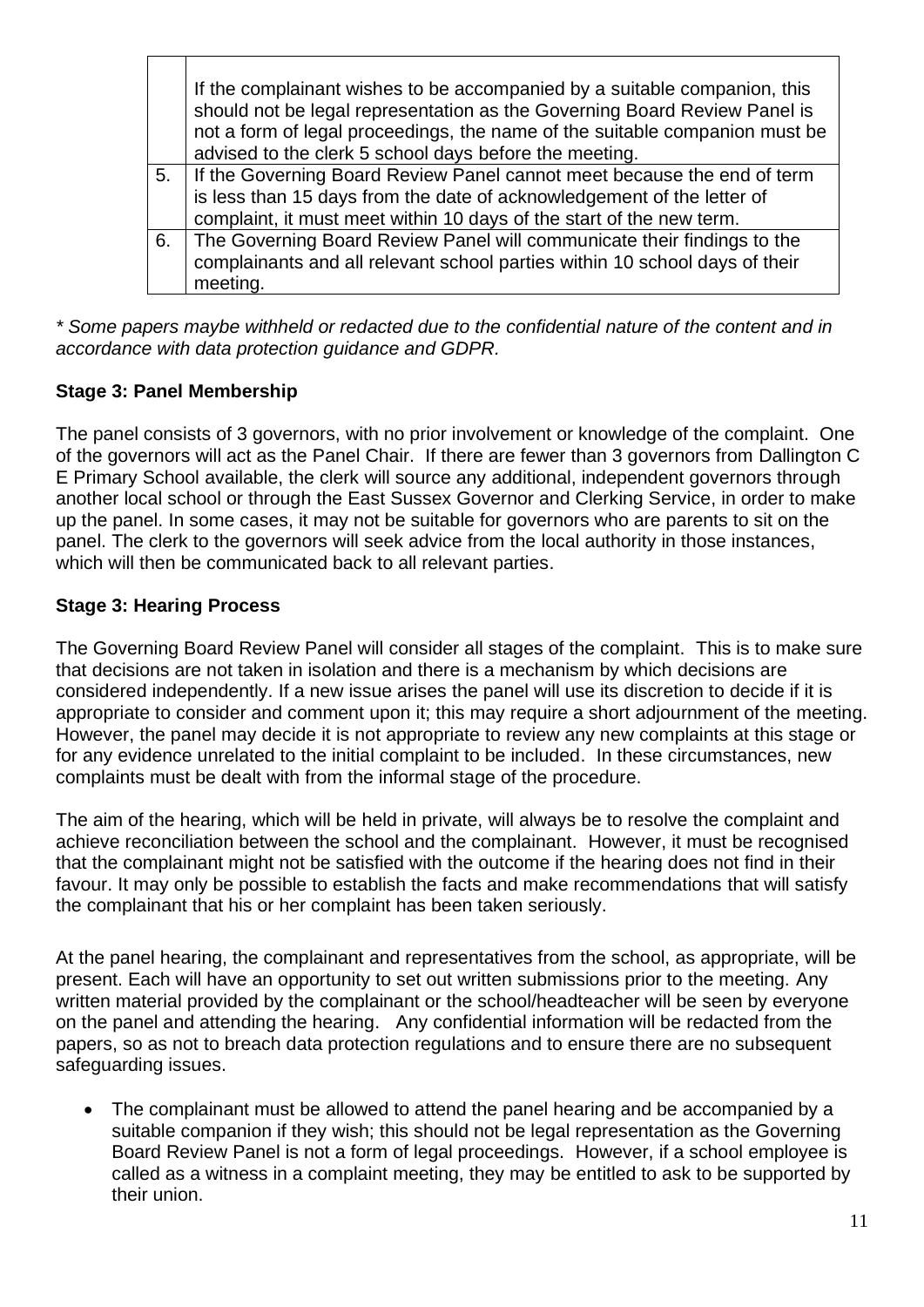- Representatives from the media are not permitted to attend.
- Both the complainant and the school will have the opportunity of putting their case within a reasonable specified time limit without undue interruption so that the issues are addressed and key findings of fact established.
- At the meeting, the complainant and the school will have the opportunity to give statements and present their evidence. Witnesses will also be called as appropriate to present their evidence.
- The panel, the complainant and the school representative will be given the chance to ask and reply to questions. Once the panel considers they have all the information required the complainant, school representatives and witnesses will be asked to leave and evidence will then be considered.
- The Clerk will be present at the hearing and will take notes which are designed to serve as an aide memoir for the panel. The panel chair can decide whether to circulate the notes as output of the meeting. They are not a verbatim record of the meeting and should not be referred to as 'minutes'.

The Panel will consider the complaint and all the evidence presented. The Panel can:

- Uphold the complaint in whole or in part.
- Dismiss the complaint.

If the complaint is upheld in whole or in part, the Panel will:

- Decide on the appropriate action to be taken to resolve the complaint.
- Where appropriate, recommend changes to the school's systems or procedures to prevent similar issues in the future.

The Chair of the Panel will provide the complainant and the school with a full explanation of their decision and the reason(s) for it, in writing within 10 school days. The letter will include details of how to contact the School Complaints Unit (SCU), which investigates complaints relating to maintained schools on behalf of the secretary of state.

<span id="page-13-0"></span>Please see section on [Further Recourse.](#page-13-0)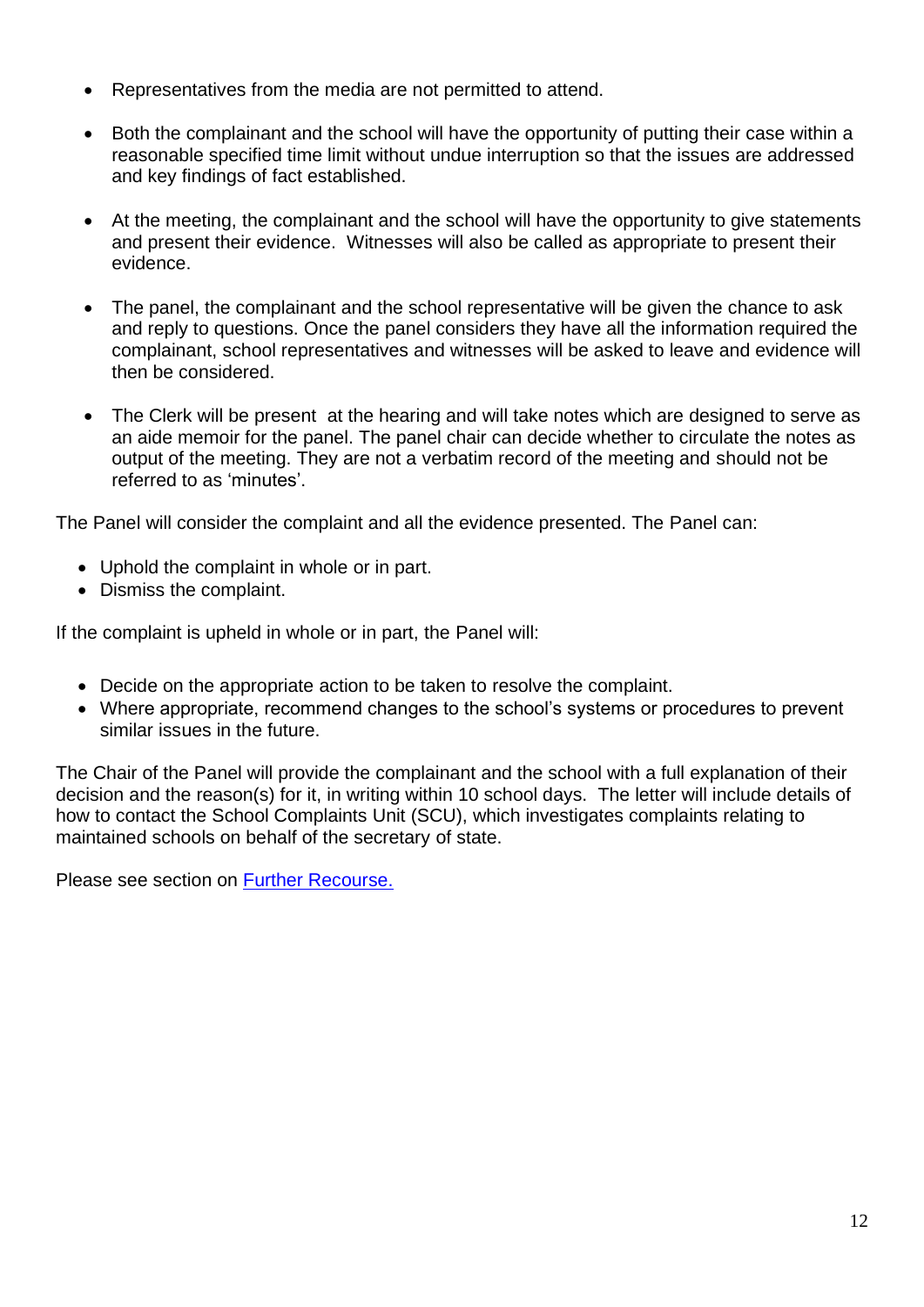## **Further Recourse**

If the complainant is unsatisfied with the outcome of the school's complaints procedure, they can refer their complaint to the School Complaints Unit (SCU), which investigates complaints relating to maintained schools on behalf of the secretary of state.

The SCU will not reinvestigate the matter of the complaint. It will look at whether the school's complaints policy and any other relevant statutory policies that the school holds were adhered to. The SCU also looks at whether the school's statutory policies adhere to education legislation. It may direct the school to reinvestigate the complaint where it is clear the school has acted unlawfully or unreasonably.

For more information or to refer a complaint, see the following webpage: <https://www.gov.uk/complain-about-school>

We will include this information in the outcome letter to complainants.

#### <span id="page-14-0"></span>**Unreasonably persistent complaints**

Most complaints raised will be valid, and therefore we will treat them seriously. However, a complaint may become unreasonable if the person fits one or more of these descriptors:

- Has made the same complaint before, and it's already been through the school's complaints procedure.
- Makes a complaint that is obsessive, persistent, harassing, prolific, defamatory or repetitive
- Knowingly provides false information.
- Insists on pursuing a complaint that is unfounded, or out of scope of the complaints procedure.
- Pursues a valid complaint, but in an unreasonable manner, e.g. refuses to articulate the complaint, refused to co-operate with this complaints procedure, or insists that the complaint is dealt with in ways that are incompatible with this procedure and the timeframes it sets out.
- Changes the basis of the complaint as the investigation goes on.
- Makes a complaint designed to cause disruption, annoyance or excessive demands on school time.
- Seeks unrealistic outcomes, or a solution that lacks any serious purpose or value.

#### **Steps we will take**

We will take every reasonable step to address the complainant's concerns and give them a clear statement of our position and their options. We will maintain our role as an objective arbiter throughout the process, including when we meet with individuals. We will follow our complaints procedure as normal (as outlined above) wherever possible.

It the complainant continues to contact the school in a disruptive way, we may put communications strategies in place. We may:

- Give the complainant a single point of contact via an email address.
- Limit the number of times the complainant can make contact, such as a fixed number per term.
- Ask the complainant to engage a third party to act on their behalf, such as *Citizens Advice*.
- Put any other strategy in place as necessary.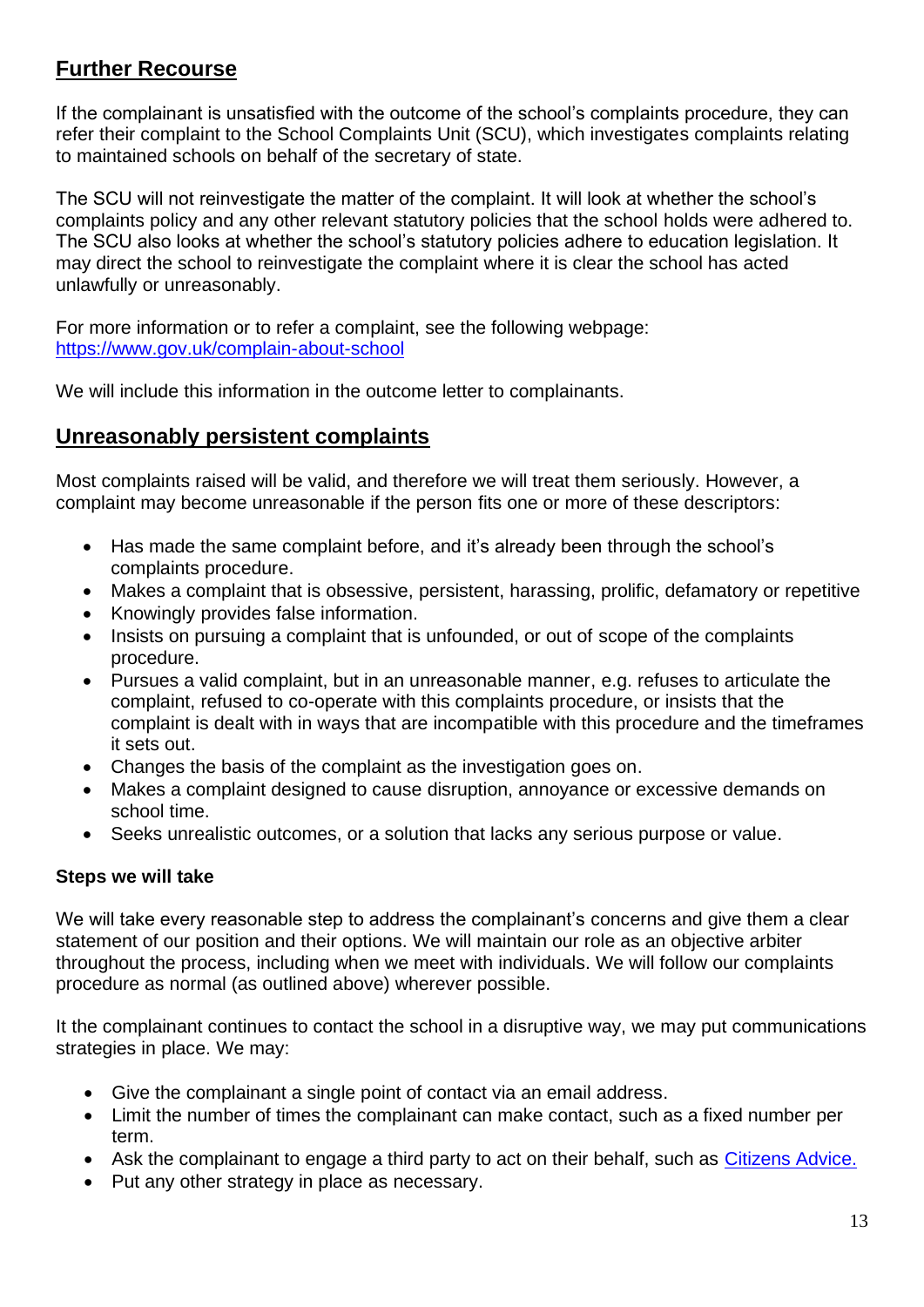## <span id="page-15-0"></span>**Stopping responding**

We may stop responding to the complainant when all of the following factors are met:

- We believe we have taken all reasonable steps to help address their concerns.
- We have provided a clear statement of our position and their options.
- The complainant contacts us repeatedly, and we believe their intention is to cause disruption or inconvenience and / or he or she is making substantially the same points each time.

If we take the decision to stop responding, we will inform the individual that we intend to do so. We will also explain that we will still consider any new complaints they make. Advice will be sought from the local authority in order to ensure that complainants are still provided with the information they are entitled to under The Education (Pupil Information) (England) Regulations 2005, within the statutory time frame.

In response to any serious incident of aggression or violence, we will immediately inform the police and communicate our actions in writing. This may include barring an individual from our school site.

#### <span id="page-15-1"></span>**Duplicate complaints**

If we have resolved a complaint under this procedure and receive a duplicate complaint on the same subject from a partner, family member or other individual, we will assess whether there are aspects that we hadn't previously considered, or any new information we need to take into account.

If we are satisfied that there are no new aspects, we will:

- Tell the new complainant that we have already investigated and responded to this issue, and the local process is complete
- Provide a summary of the outcome of the original complaint, with all confidential information redacted
- Direct them to the DfE if they are dissatisfied with our original handling of the complaint

<span id="page-15-2"></span>If there are new aspects, we will follow this procedure again.

#### <span id="page-15-3"></span>**Unreasonable Complaints**

Dallington C E Primary School is committed to dealing with all complaints fairly and impartially, and to providing a high quality service to those who complain. However, we do not expect our staff to tolerate unacceptable behaviour and will take action to protect staff from that behaviour, including that which is abusive, offensive or threatening.

A complaint may be regarded as unreasonable when the person making the complaint:

- Introduces trivial or irrelevant information which the complainant expects to be taken into account and commented on, or raises large numbers of detailed but unimportant questions, and insists they are fully answered, often immediately and to their own timescales.
- Makes unjustified complaints about staff who are trying to deal with the issues and seeks to have them replaced.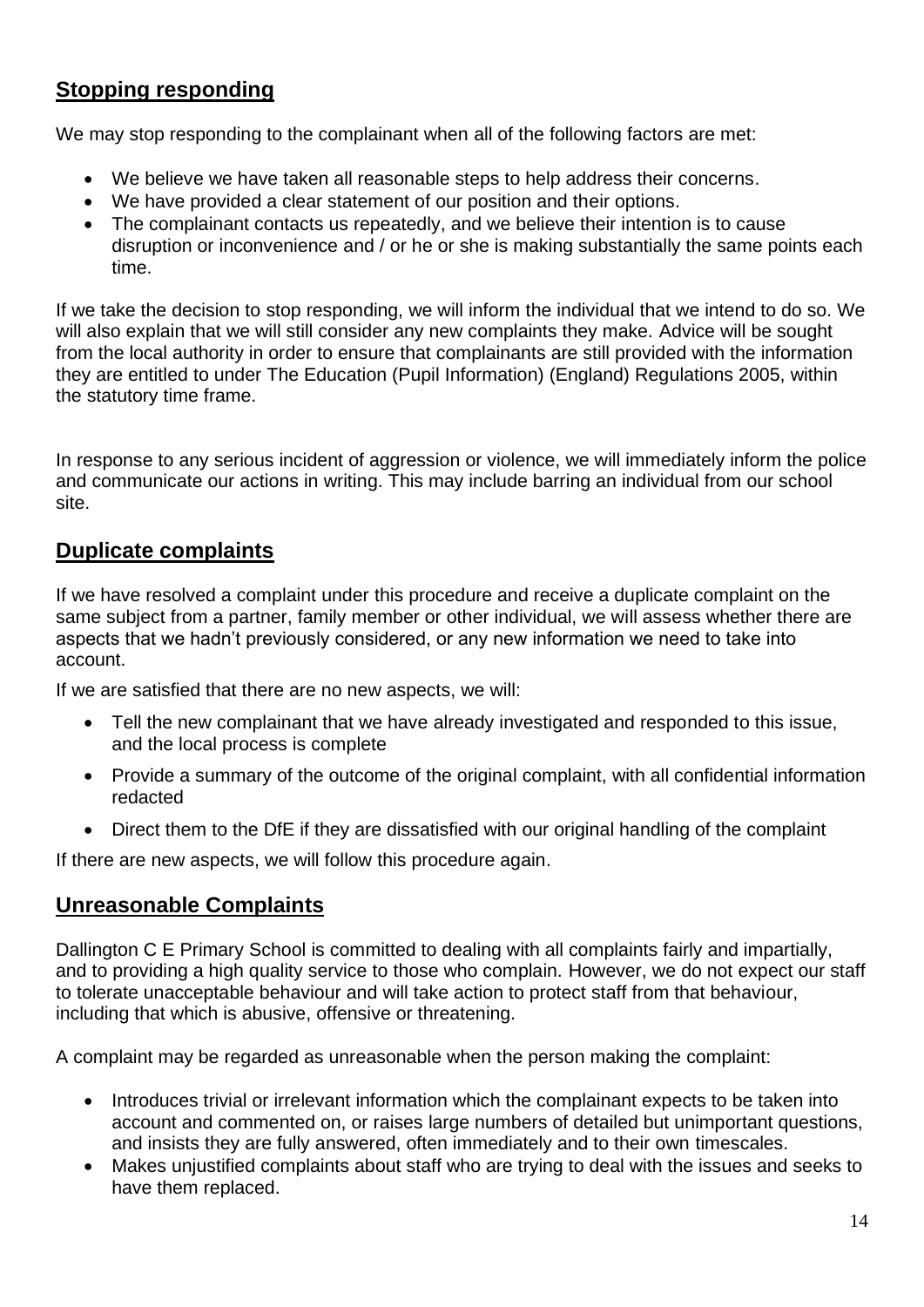- Uses threats to intimidate.
- Uses abusive, offensive or discriminatory language or violence.
- Publishes unacceptable information on social media or other public forums.

Whenever possible, the headteacher or chair of governors will discuss any concerns with the complainant informally before making a judgement that their complaint is unreasonable.

If the behaviour continues, the headteacher will write to the complainant explaining that their behaviour is unreasonable and ask them to change it. For complainants who excessively contact Dallington C E Primary School causing a significant level of disruption, we may specify methods of communication and limit the number of contacts in a communication plan. This will usually be reviewed after 6 months.

In response to any serious incident of aggression or violence, the concerns and actions taken will be put in writing immediately and the police informed. This may include banning an individual from Dallington C E Primary School.

#### <span id="page-16-0"></span>**Barring from the School Premises**

Although fulfilling a public function, schools are private places. The public has no automatic right of entry. Dallington C E Primary School will therefore act to ensure they remain a safe place for pupils, staff and other members of their community.

If a parent's behaviour is a cause for concern, Dallington C E Primary School can ask him/her to leave school premises. In serious cases, the headteacher or the local authority can notify them in writing that their implied licence to be on school premises has been temporarily revoked, subject to any representations that the parent may wish to make.

Anyone wishing to complain about being barred can do so, by letter or email, to the headteacher or chair of governors. However, complaints about barring cannot be escalated to the Department for Education. Once the school's own complaints procedure has been completed, the only remaining avenue of appeal is through the Courts; independent legal advice must therefore be sought.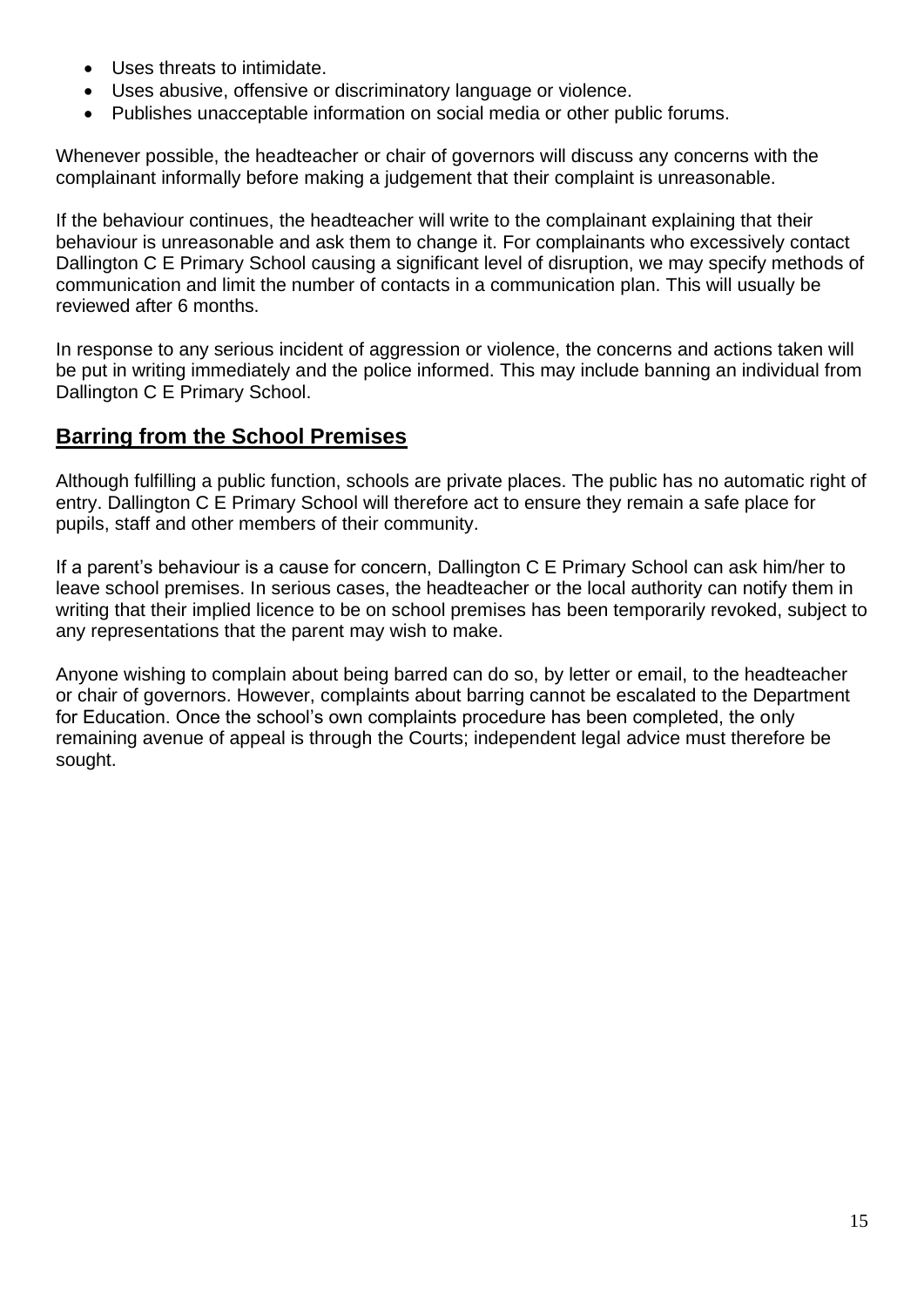## <span id="page-17-0"></span>**Appendix A: Roles and Responsibilities**

## <span id="page-17-1"></span>**Complainant**

The complainant will get a more effective and timely response to their complaint if they:

- Follow these procedures.
- Co-operate with the school throughout the process, respond to deadlines and communications promptly.
- Treat all those involved with respect.
- Explain the complaint in full, as early as possible.
- Co-operate with the school in seeking a solution to the complaint.
- Ask for assistance as needed.
- Refrain from publicising the details of their complaint on social media and respect confidentiality.

#### <span id="page-17-2"></span>**Investigating Governor**

An impartial governor, with no prior knowledge of the complaint, will be appointed to investigate the complaint and establish the facts. They will:

- Interview all relevant parties, keeping notes.
- Consider school policies, records and any written evidence, and keep these securely.
- Prepare a comprehensive report to the headteacher or complaints panel which includes the facts and potential solutions.

The investigator's role is to establish the facts relevant to the complaint by:

- Providing a comprehensive, open, transparent and fair consideration of the complaint through:
	- o Sensitive and thorough interviewing of the complainant to establish what has happened and who has been involved.
	- o Interviewing staff and children/young people and other people relevant to the complaint.
	- o Considering records and other relevant information.
	- o Analysing information.
- Liaising with the complainant and relevant school parties as appropriate to clarify what the complainant feels would put things right.

The investigator should:

- Conduct interviews with an open mind and be prepared to persist in the questioning.
- Keep notes of interviews or arrange for an independent note taker to record notes from the meeting.
- Ensure that any papers produced during the investigation are kept securely, pending any appeal.
- Be mindful of the timescales to respond.
- Prepare a comprehensive report for the headteacher or complaints panel that sets out the facts, identifies solutions and recommends courses of action to resolve problems.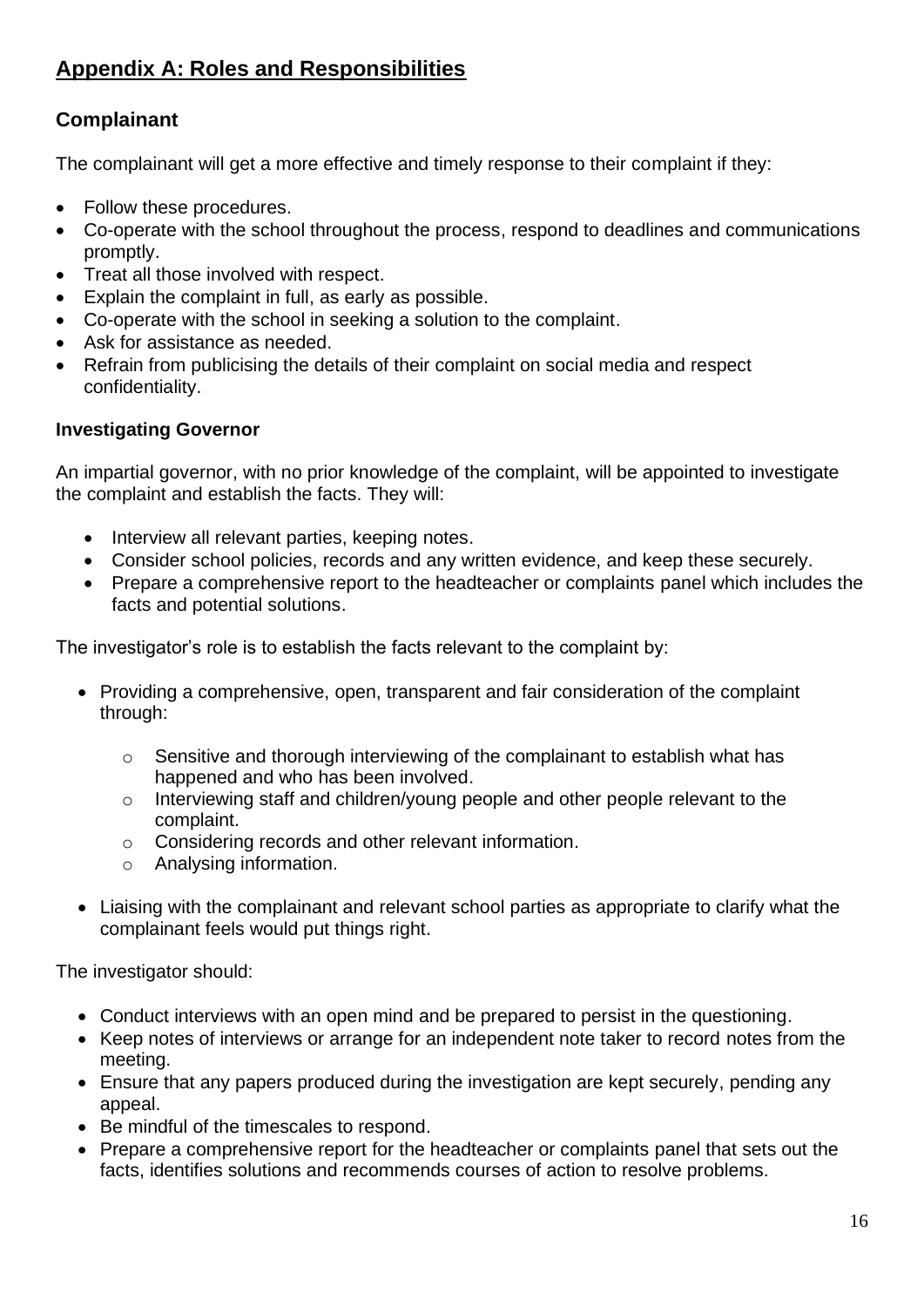The headteacher or complaints panel will then determine whether to uphold or dismiss the complaint and communicate that decision to the complainant, providing the appropriate escalation details.

## <span id="page-18-0"></span>**Clerk to the Governing Body**

The Clerk will:

- Be the contact point for the complainant and the governing board panel, including circulating the relevant papers and evidence before complaints panel meetings.
- Arrange the complaints hearing, including sending invitations to virtual meetings as appropriate.
- Take notes during the panel hearing, as an aide memoir to the panel. All parties should note that the clerk does not take verbatim minutes during the panel meeting.
- Provide advisory support to the panel as they draft an outcome letter from the complaints hearing.
- Maintain a full record of the complaint at all stages.
- Notify all parties of the panel's decision by distributing the hearing outcome letter and notes.

#### <span id="page-18-1"></span>**Panel Chair**

The panel chair will:

- Chair the meeting, ensuring that everyone is treated with respect throughout.
- Make sure all parties see the relevant information, understand the purpose of the committee, and are allowed to present their case.
- Ensure the meeting is conducted in an appropriate manner, is not adversarial, and that, if all parties are invited to attend, everyone is treated with respect and courtesy.
- Seek to put complainants who may not be used to speaking at such a meeting are put at ease. This is particularly important if the complainant is a child/young person or a vulnerable adult.
- Ensure the remit of the panel is explained to the complainant.
- Ensure written material is seen by everyone in attendance, provided it does not breach confidentiality or any individual's rights to privacy under the DPA 2018 or GDPR. The chair must remind all parties of this before the panel meeting begins.
- With input from the other panel members and advisory support from the clerk, draft the outcome letter, as output of the complaints hearing.

If a new issue arises it would be useful to give everyone the opportunity to consider and comment upon it; this may require a short adjournment of the meeting.

- Ensure both the complainant and the school are given the opportunity to make their case and seek clarity, either through written submissions ahead of the meeting or verbally in the meeting itself.
- Enable the issues to be addressed and key findings of fact are made if appropriate
- Ensure the committee is open-minded and acts independently.
- Check no member of the committee has an external interest in the outcome of the proceedings or any involvement in an earlier stage of the procedure.
- Ensure the outcome of the hearing is recorded.
- Liaise with the Clerk in order to receive advisory support.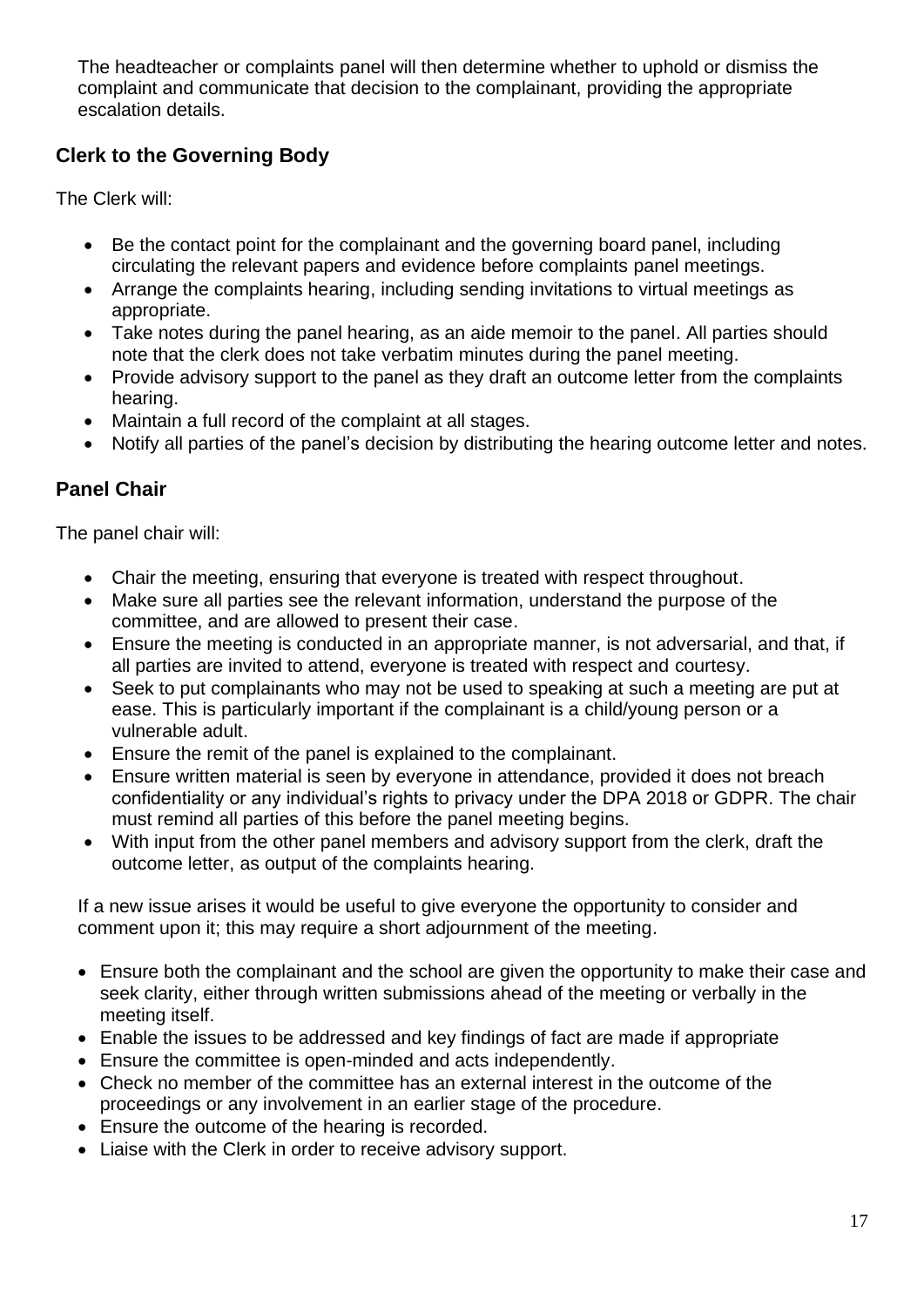#### <span id="page-19-0"></span>**Panel Member**

Panel members should be aware that:

- The meeting must be independent and impartial, and should be seen to be so. No governor may sit on the panel if they have had a prior involvement in the complaint or in the circumstances surrounding it.
- The aim of the meeting should be to resolve the complaint and achieve reconciliation between the school and the complainant.
- The complainant might not be satisfied with the outcome if the meeting does not find in their favour. It may only be possible to establish the facts and make recommendations.
- Many complainants will feel nervous and inhibited in a formal setting
- Parents/carers often feel emotional when discussing an issue that affects their child.
- Extra care needs to be taken when the complainant is a child/young person and present during all or part of the meeting. Careful consideration of the atmosphere and proceedings should ensure that the child/young person does not feel intimidated. The panel should respect the views of the child/young person and give them equal consideration to those of adults. If the child/young person is the complainant, the panel should ask in advance if any support is needed to help them present their complaint. Where the child/young person's parent is the complainant, the panel should give the parent the opportunity to say which parts of the meeting, if any, the child/young person needs to attend. However, the parent should be advised that agreement might not always be possible if the parent wishes the child/young person to attend a part of the meeting that the committee considers is not in the child/young person's best interests. The welfare of the child/young person is paramount.